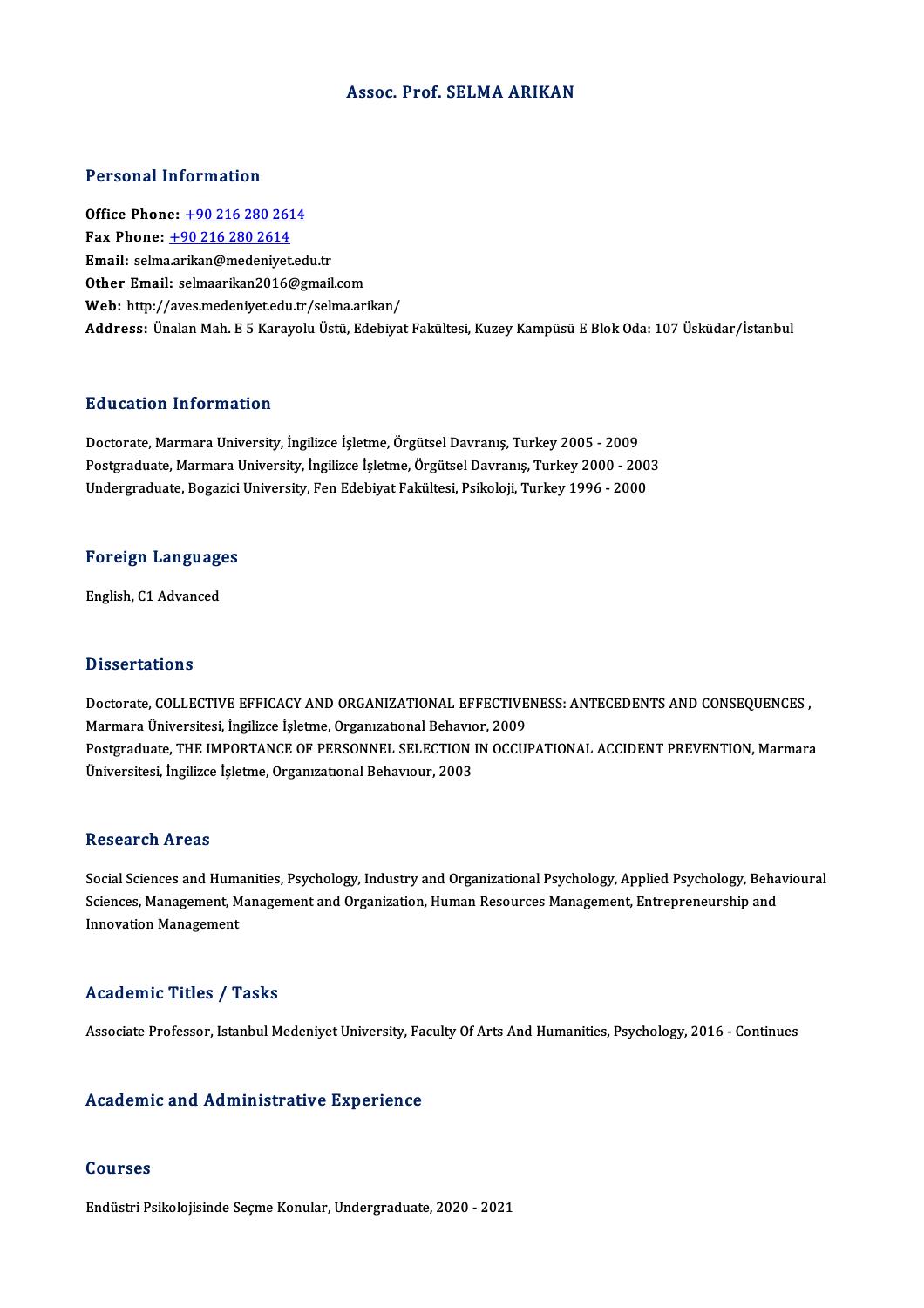Örgütsel Psikoloji (29 Mayıs Üniversitesi Psikoloji Bölümüne verdim)), Undergraduate, 2021 - 2022<br>Endüstrivel ve Örgütsel Beikoleji, Undergraduate, 2020, 2021 Örgütsel Psikoloji (29 Mayıs Üniversitesi Psikoloji Bölümüne ve<br>Endüstriyel ve Örgütsel Psikoloji, Undergraduate, 2020 - 2021<br>Psikolojide İstatistik Uygulamaları, Undergraduate, 2021, 2021 Örgütsel Psikoloji (29 Mayıs Üniversitesi Psikoloji Bölümüne verd<br>Endüstriyel ve Örgütsel Psikoloji, Undergraduate, 2020 - 2021<br>Psikolojide İstatistik Uygulamaları , Undergraduate, 2021 - 2022<br>Sesvel Psikoloji, Undergradua Endüstriyel ve Örgütsel Psikoloji, Undergradu<br>Psikolojide İstatistik Uygulamaları , Undergrad<br>Sosyal Psikoloji, Undergraduate, 2021 - 2022<br>Eynimeel Psikoloji, Undergraduate, 2020 - 202 Psikolojide İstatistik Uygulamaları , Undergradua<br>Sosyal Psikoloji, Undergraduate, 2021 - 2022<br>Evrimsel Psikoloji, Undergraduate, 2020 - 2021<br><sup>İlori</sup> Arastırma Yöntemleri, Desterate, 2020 - 20 Sosyal Psikoloji, Undergraduate, 2021 - 2022<br>Evrimsel Psikoloji, Undergraduate, 2020 - 2021<br>İleri Araştırma Yöntemleri, Doctorate, 2020 - 2021 Evrimsel Psikoloji, Undergraduate, 2020 - 2021<br>İleri Araştırma Yöntemleri, Doctorate, 2020 - 2021<br>Endüstri Psikolojisinde Seçme Konular, Undergraduate, 2021 - 2022<br>Denavsel Psikoloji, Undergraduate, 2020 - 2021 İleri Araştırma Yöntemleri, Doctorate, 2020 - 2021<br>Endüstri Psikolojisinde Seçme Konular, Undergra<br>Deneysel Psikoloji, Undergraduate, 2020 - 2021<br>Endüstri ve Örgüt Psikolojisi, Undergraduate, 20 Endüstri Psikolojisinde Seçme Konular, Undergraduate, 20<br>Deneysel Psikoloji, Undergraduate, 2020 - 2021<br>Endüstri ve Örgüt Psikolojisi, Undergraduate, 2020 - 2021<br>Endüstri ve Örgüt Psikolojisi, Undergraduate, 2016 - 2017 Deneysel Psikoloji, Undergraduate, 2020 - 2021<br>Endüstri ve Örgüt Psikolojisi, Undergraduate, 2020 - 2021<br>Endüstrivel ve Örgüt Psikolojisi, Undergraduate, 2016 - 2017<br>Endüstrivel ve Örgütgel Bsikoloji, Undergraduate, 2015 -Endüstri ve Örgüt Psikolojisi, Undergraduate, 2020 - 2021<br>Endüstri ve Örgüt Psikolojisi, Undergraduate, 2016 - 2017<br>Endüstriyel ve Örgütsel Psikoloji, Undergraduate, 2015 - 2016, 2016 - 2017<br>Psikolojive Ciris, Undergraduat Endüstri ve Örgüt Psikolojisi, Undergraduate, 2<br>Endüstriyel ve Örgütsel Psikoloji, Undergradua<br>Psikolojiye Giriş, Undergraduate, 2016 - 2017<br>Örgütsel Psikoloji, Undergraduate, 2016 - 2017 Endüstriyel ve Örgütsel Psikoloji, Undergraduat<br>Psikolojiye Giriş, Undergraduate, 2016 - 2017<br>Örgütsel Psikoloji, Undergraduate, 2016 - 2017<br>Psikolojiye Ciris, Undergraduate, 2016 - 2017 Psikolojiye Giriş, Undergraduate, 2016 - 2017<br>Örgütsel Psikoloji, Undergraduate, 2016 - 2017<br>Psikolojiye Giriş, Undergraduate, 2016 - 2017 AraştırmaTeknikleri,Undergraduate,2015 -2016 Psikolojiye Giriş, Undergraduate, 2016 - 2017<br>Araştırma Teknikleri, Undergraduate, 2015 - 2016<br>Statistical Applications in Psychology, Undergraduate, 2015 - 2016<br>Psikolojiye Ciris, Undergraduate, 2015 - 2016 - 2016 - 2017 Araştırma Teknikleri, Undergraduate, 2015 - 2016<br>Statistical Applications in Psychology, Undergraduate, 2015<br>Psikolojiye Giriş, Undergraduate, 2015 - 2016, 2016 - 2017<br>Psikolojiye Giriş, Undergraduate, 2016 - 2017 Statistical Applications in Psychology, Undergr<br>Psikolojiye Giriş, Undergraduate, 2015 - 2016,<br>Psikolojiye Giriş, Undergraduate, 2016 - 2017<br>Seavel Beikoloji, Undergraduate, 2015 - 2016 Psikolojiye Giriş, Undergraduate, 2015 - 2016, 2016 - 2017<br>Psikolojiye Giriş, Undergraduate, 2016 - 2017<br>Sosyal Psikoloji, Undergraduate, 2015 - 2016, 2016 - 2017 Sosyal Psikoloji, Undergraduate, 2016 - 2017

#### Advising Theses

Arıkan S., SINIF İÇİ GÜÇ MESAFESİ ALGISI VE ÖĞRENCİ AKADEMİK PERFORMANSI: ÖĞRETMENDEN ALGILANAN GÜÇ MESAFESİVEİLETİŞİMİNÖĞRENCİLERİNMATEMATİKAKADEMİKPERFORMANSI İLEİLİŞKİLERİNDEÖZYETERLİĞİN Arıkan S., SINIF İÇİ GÜÇ MESAFESİ ALGISI VE ÖĞRENCİ<br>MESAFESİ VE İLETİŞİMİN ÖĞRENCİLERİN MATEMATİK<br>BİÇİMLEYİCİ ROLÜ, Doctorate, M.Erkol(Student), 2021<br>Arıkan S. ALGU ANAN ÖRCÜT KÜLTÜRÜ ile GALISMAYA

Arıkan S., ALGILANAN ÖRGÜT KÜLTÜRÜ ile ÇALIŞMAYA TUTKUNLUK İLİŞKİSİNDE LİDERLİK TARZI ve GÜVENİN ROLÜ,<br>Doctorate, K.Yıldırım(Student), 2021 BİÇİMLEYİCİ ROLÜ, Doctorate, M.Erko<br>Arıkan S., ALGILANAN ÖRGÜT KÜLTÜ<br>Doctorate, K.Yıldırım(Student), 2021<br>Arıkan S. Okul Müdürlerinin Calvan E Arıkan S., ALGILANAN ÖRGÜT KÜLTÜRÜ ile ÇALIŞMAYA TUTKUNLUK İLİŞKİSİNDE LİDERLİK TARZI ve GÜVENİN R(<br>Doctorate, K.Yıldırım(Student), 2021<br>Arıkan S., Okul Müdürlerinin Çalışan Boyutu ile Öğretimsel Liderlik Uygulamalarının Ö

Doctorate, K.Yıldırım(Student), 2021<br>Arıkan S., Okul Müdürlerinin Çalışan Boyutu ile Öğretimsel Liderlik Uygulamalarının Öğretmenle<br>Algısına Etkisinde Psikolojik Güçlendirmenin Aracılık Rolü, Doctorate, Z.ŞAHAN(Student), 2 Arıkan S., Okul Müdürlerinin Çalışan Boyutu ile Öğretimsel Liderlik Uygulamalarının Öğretmenlerin Örgütsel Adalet<br>Algısına Etkisinde Psikolojik Güçlendirmenin Aracılık Rolü, Doctorate, Z.ŞAHAN(Student), 2021<br>Arıkan S., Rek

Algısına Etkisinde Psikolojik Güçlendirmenin Aracılık Rolü, Doctorate, Z.ŞAHAN(Student), 2021<br>Arıkan S., Rekabet Eden Değerler ile İş-Yaşam Dengesi Arasındaki İlişki: Cinsiyet ve Psikolojik Sermayenin Biçimleyici<br>Rolü, Doc Arıkan S., Rekabet Eden Değerler ile İş-Yaşam Dengesi Arasındaki İlişki: Cinsiyet ve Psikolojik Sermayenin Biçimleyici<br>Rolü, Doctorate, İ.ÖZTÜRK(Student), 2020<br>Arıkan S., The Role of The Psychological Capital in the Relati

Rolü, Doctorate, İ.ÖZTÜRK(Student), 20<br>Arıkan S., The Role of The Psychologica<br>Doctorate, M.MAMACI(Student), 2019<br>Arıkan S. Dezeyantailı Gruplarla Galiası Arıkan S., The Role of The Psychological Capital in the Relation Between Emotional Labour and Wellbeing Model PERMA,<br>Doctorate, M.MAMACI(Student), 2019<br>Arıkan S., Dezavantajlı Gruplarla Çalışan Ruh Sağlığı Çalışanlarının Y

Doctorate, M.MAMACI(Student), 2019<br>Arıkan S., Dezavantajlı Gruplarla Çalışan Ruh Sağlığı Çalışanlarının Yaşadığı İkir<br>Stilleri Arasındaki İlişkinin İncelenmesi, Postgraduate, M.ÖLES(Student), 2019<br>ARIKAN S. Premenstrüal se Arıkan S., Dezavantajlı Gruplarla Çalışan Ruh Sağlığı Çalışanlarının Yaşadığı İkincil Travmatik Stres, Tükeni<br>Stilleri Arasındaki İlişkinin İncelenmesi, Postgraduate, M.ÖLES(Student), 2019<br>ARIKAN S., Premenstrüal sendrom v

Stilleri Arasındaki İlişkinin İncelenmesi, Postgraduate, M.ÖLES(Student), 2019<br>ARIKAN S., Premenstrüal sendrom ve yaşam doyumu ilişkisi: Farkındalığın biçimleyici rolü, Postgraduate,<br>F.ECE(Student), 2018 ARIKAN S., Premenstrüal sendrom ve yaşam doyumu ilişkisi: Farkındalığın biçimleyici rolü, Postgraduate,<br>F.ECE(Student), 2018<br>ARIKAN S., İş stresi ve iş tatmini arasındaki ilişkide temel benlik değerlendirmesi ve sosyal des

F.ECE(Student), 2018<br>ARIKAN S., İş stresi ve iş tatmini arası<br>Postgraduate, A.ELİF(Student), 2017<br>Arıkan S., Aslan V. G., İsitme angelli so ARIKAN S., İş stresi ve iş tatmini arasındaki ilişkide temel benlik değerlendirmesi ve sosyal desteğin biçimleyici rolü,<br>Postgraduate, A.ELİF(Student), 2017<br>Arıkan S., Aslan Y. G. , İşitme engelli çocukların annelerinin st

Postgraduate, A.ELİF(Student), 2017<br>Arıkan S., Aslan Y. G. , İşitme engelli çocukların annelerinin stres düzeyini ve evlilik doyumlarını yordayan değişkenle<br>incelenmesiExamining the predictors of stress level and marital a Arıkan S., Aslan Y. G. , İşitme engelli çocukların anneli<br>incelenmesiExamining the predictors of stress level<br>children, Postgraduate, M.MUHSİNE(Student), 2017<br>ABIKAN S. Podiatrik onkoloji həmsinələrinin dənəyin incelenmesiExamining the predictors of stress level and marital adjustment of mothers that have hearing impai<br>children, Postgraduate, M.MUHSİNE(Student), 2017<br>ARIKAN S., Pediatrik onkoloji hemşirelerinin deneyimleri, stres

children, Postgraduate, M.MUHSİNE(Student),<br>ARIKAN S., Pediatrik onkoloji hemşirelerinin c<br>Postgraduate, Ö.ÇOLAKOĞLU(Student), 2017<br>ARIKAN S. Annelerin Evlilik Catemeer Cözüm ARIKAN S., Pediatrik onkoloji hemşirelerinin deneyimleri, stres düzeyleri ve tükenmişlikleri üzerine bir çalışma<br>Postgraduate, Ö.ÇOLAKOĞLU(Student), 2017<br>ARIKAN S., Annelerin Evlilik Çatışması Çözüm Stillerinin Çocukların

Postgraduate, Ö.ÇOLAKOĞLU(Student), 2017<br>ARIKAN S., Annelerin Evlilik Çatışması Çözüm Stillerinin Çocukların Çatışmayı Algılamasındaki Biçimleyici Rolü<br>Postgraduate, S.BULDUK(Student), 2015 ARIKAN S., Annelerin Evlilik Çatışması Çözüm Stillerinin Çocukların Çatışmayı Algılamasındaki Biçimleyici Rolü.,<br>Postgraduate, S.BULDUK(Student), 2015<br>ARIKAN S., Alay Edilme Algısı Ölçeği (AEAÖ) Ergenler için Geçerlik ve G

Postgraduate, S.BULDUK(Student), 2015<br>ARIKAN S., Alay Edilme Algısı Ölçeği (AEAÖ) Ergenler içi<br>ile İlişkisi., Postgraduate, B.TOPALOĞLU(Student), 2014<br>ARIKAN S. Ambulana Paraanelinde Trauma Tülenmielil ARIKAN S., Alay Edilme Algısı Ölçeği (AEAÖ) Ergenler için Geçerlik ve Güvenirlik Çalışması: Beden İmajı ve Kontrol Ka<br>ile İlişkisi., Postgraduate, B.TOPALOĞLU(Student), 2014<br>ARIKAN S., Ambulans Personelinde Travma, Tükenmi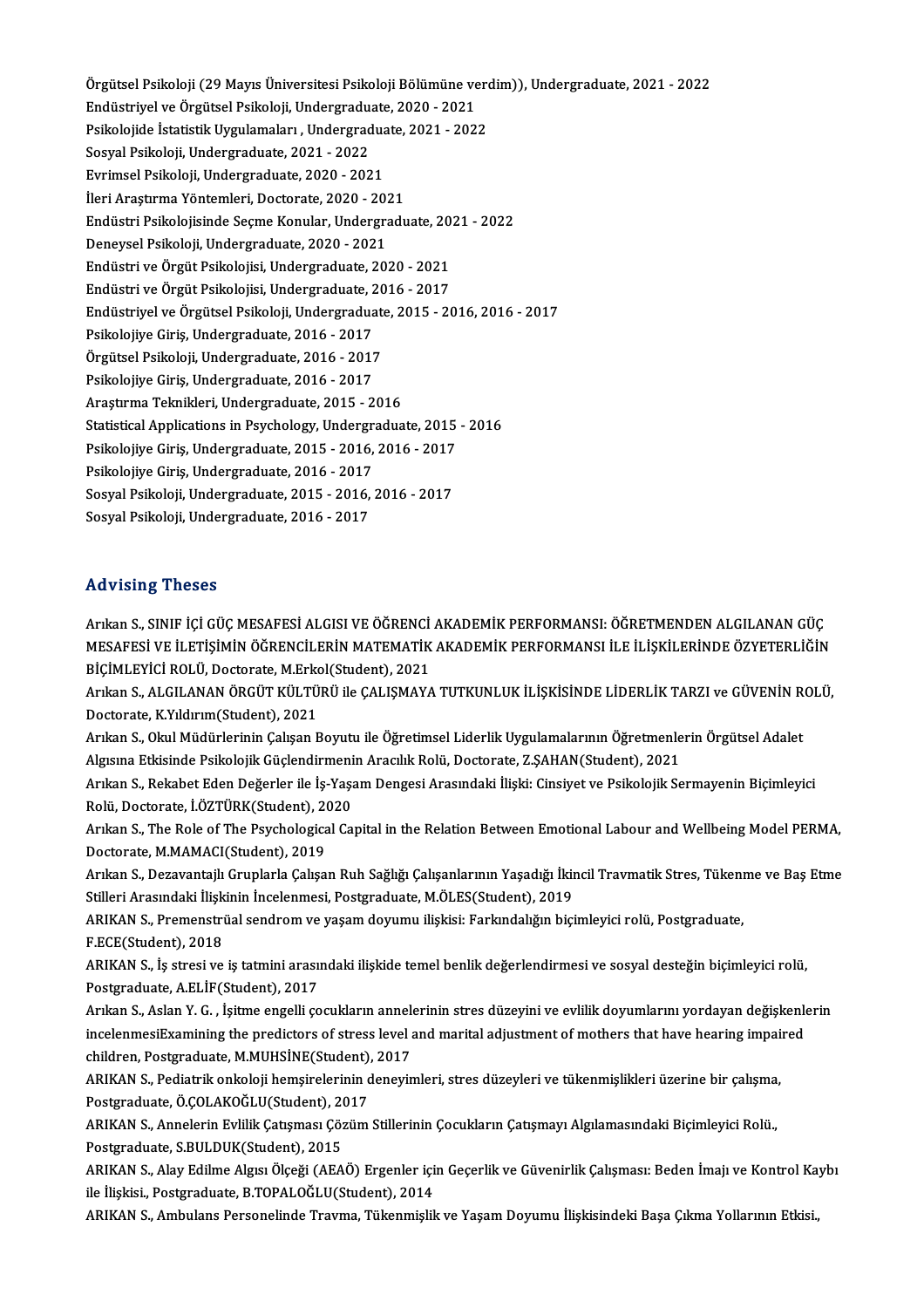#### **Jury Memberships**

**Jury Memberships**<br>PhD Thesis Monitoring Committee Member, PhD Thesis Monitoring Committee Member, İstanbul Okan Üniversitesi, June,<br>2022 yary<br>PhD T<br>2022 PhD Thesis Monitoring Committee Member, PhD Thesis Monitoring Comm<br>2022<br>Doctorate, Doctorate, Fatih Sultan Mehmet Vakıf Üniversitesi, May, 2022<br>PhD Thesis Monitoring Committee Member, PhD Thesis Monitoring Comm

Doctorate, Doctorate, Fatih Sultan Mehmet Vakıf Üniversitesi, May, 2022

2022<br>Doctorate, Doctorate, Fatih Sultan Mehmet Vakıf Üniversitesi, May, 2022<br>PhD Thesis Monitoring Committee Member, PhD Thesis Monitoring Committee Member, Fatih Sultan Mehmet Vakıf<br>Üniversitesi, May, 2022 PhD Thesis Monitoring Committee Member, PhD Thesis Monitoring Committee Member, Fatih Sultan<br>Üniversitesi, May, 2022<br>Appointment Academic Staff, Appointment Academic Staff, Fenerbahçe Üniversitesi, February, 2022<br>Appointme Üniversitesi, May, 2022<br>Appointment Academic Staff, Appointment Academic Staff, Fenerbahçe Üniversitesi, February, 2022<br>Appointment Academic Staff, Appointment Academic Staff, Fenerbahçe Üniversitesi, February, 2022<br>Appoin

Appointment Academic Staff, Appointment Academic Staff, Fenerbahçe Üniversitesi, February, 2022<br>Appointment Academic Staff, Appointment Academic Staff, Fenerbahçe Üniversitesi, February, 2022<br>Appointment Academic Staff, Ap Appointment Academic Staff, Appointment Academic Staff, Fenerbahçe Üniversitesi, February, 2022<br>Appointment Academic Staff, Appointment Academic Staff, İstanbul Medeniyet Üniversitesi, February, 2022

Appointment Academic Staff, Appointment Academic Staff, Fenerbahçe Üniversitesi, February, 2022

Doctorate, Doctorate, Haliç Üniversitesi, January, 2022

PhD Thesis Monitoring Committee Member, PhD Thesis Monitoring Committee Member, İstanbul Okan Üniversitesi, January, 2022 PhD Thesis Monitoring Committee Member, PhD Thesis Monitoring Committee Member, İstanbul Okan Üniversitesi,<br>January, 2022<br>PhD Thesis Monitoring Committee Member, PhD Thesis Monitoring Committee Member, İstanbul Okan Üniver

January, 2022<br>PhD Thesis Mo<br>January, 2022<br>PhD Thesis Mo PhD Thesis Monitoring Committee Member, PhD Thesis Monitoring Committee Member, İstanbul Okan Üniversitesi,<br>January, 2022<br>PhD Thesis Monitoring Committee Member, PhD Thesis Monitoring Committee Member, Fatih Sultan Mehmet

January, 2022<br>PhD Thesis Monitoring Committee Member, PhD Thesis Monitoring Committee Member, Fatih Sultan Mehmet Vakıf Üniversitesi, December, 2021

PhD Thesis Monitoring Committee Member, PhD Thesis Monitoring Committee Member, İstanbul Medeniyet Üniversitesi,<br>December, 2021 PhD Thesis Monitoring Committee Member, PhD Thesis Monitoring Committee Member, İstanbul Medeniyet Üniver:<br>December, 2021<br>PhD Thesis Monitoring Committee Member, PhD Thesis Monitoring Committee Member, Fatih Sultan Mehmet

December, 2021<br>PhD Thesis Monitoring Comm<br>Üniversitesi, December, 2021<br>PhD Thesis Monitoring Comm PhD Thesis Monitoring Committee Member, PhD Thesis Monitoring Committee Member, Fatih Sultan Mehmet Vakıf<br>Üniversitesi, December, 2021<br>PhD Thesis Monitoring Committee Member, PhD Thesis Monitoring Committee Member, Fatih S

Üniversitesi, December, 2021<br>PhD Thesis Monitoring Comm<br>Üniversitesi, December, 2021<br>PhD Thesis Monitoring Comm PhD Thesis Monitoring Committee Member, PhD Thesis Monitoring Committee Member, Fatih Sultan Mehmet Vakıf<br>Üniversitesi, December, 2021<br>PhD Thesis Monitoring Committee Member, PhD Thesis Monitoring Committee Member, İstanbu

Üniversitesi, December, 2021<br>PhD Thesis Monitoring Committee Member, PhD Thesis Monitoring Committee Member, İstanbul Okan Üniversitesi,<br>December, 2021 PhD Thesis Monitoring Committee Member, PhD Thesis Monitoring Committee Member, İstanbul Okan Üniversitesi<br>December, 2021<br>Appointment Academic Staff, Appointment Academic Staff, Adana Alparslan Türkeş Bilim Ve Teknoloji Ün

December, 20<br>Appointment<br>August, 2021<br>Pest Credusta Appointment Academic Staff, Appointment Academic Staff, Adana Alparslan Türk<br>August, 2021<br>Post Graduate, Post Graduate, Fatih Sultan Mehmet Vakıf Üniversitesi, July, 2021<br>Post Craduate, Post Craduate, Fatih Sultan Mehmet V

August, 2021<br>Post Graduate, Post Graduate, Fatih Sultan Mehmet Vakıf Üniversitesi, July, 2021<br>Post Graduate, Post Graduate, Fatih Sultan Mehmet Vakıf Üniversitesi, July, 2021

Appointment Academic Staff, Appointment Academic Staff, İstanbul Atlas Üniversitesi, June, 2021 Post Graduate, Post Graduate, Fatih Sultan Mehmet Vakıf Üniversitesi, July, 2021<br>Appointment Academic Staff, Appointment Academic Staff, İstanbul Atlas Üniversitesi, June<br>Doctoral Examination, Doctoral Examination, İstanbu Appointment Academic Staff, Appointment Academic Staff, İstanbul Atlas Üniversitesi, June<br>Doctoral Examination, Doctoral Examination, İstanbul Medeniyet Üniversitesi, April, 2021<br>Doctoral Examination, Doctoral Examination,

Doctoral Examination, Doctoral Examination, İstanbul Medeniyet Üniversitesi, April, 2021

Appointment Academic Staff, Appointment Academic Staff, Fenerbahçe Üniversitesi, March, 2021<br>Post Graduate, Post Graduate, Fatih Sultan Mehmet Vakıf Üniversitesi, January, 2021 Appointment Academic Staff, Appointment Academic Staff, Fenerbahçe Üniversitesi, N<br>Post Graduate, Post Graduate, Fatih Sultan Mehmet Vakıf Üniversitesi, January, 2021<br>Post Graduate, Post Graduate, Fatih Sultan Mehmet Vakıf

Post Graduate, Post Graduate, Fatih Sultan Mehmet Vakıf Üniversitesi, January, 2021<br>Post Graduate, Post Graduate, Fatih Sultan Mehmet Vakıf Üniversitesi, January, 2021<br>Post Graduate, Post Graduate, Fatih Sultan Mehmet Vakı

Post Graduate, Post Graduate, Fatih Sultan Mehmet Vakıf Üniversitesi, January, 2021<br>Post Graduate, Post Graduate, Fatih Sultan Mehmet Vakıf Üniversitesi, January, 2021<br>PhD Thesis Monitoring Committee Member, PhD Thesis Mon Post Graduate, Post Graduate,<br>PhD Thesis Monitoring Comm<br>Üniversitesi, December, 2020 PhD Thesis Monitoring Committee Member, PhD Thesis Monitoring Committee Member, Fatih Sultan Mehmet Vakıf<br>Üniversitesi, December, 2020<br>PhD Thesis Monitoring Committee Member, PhD Thesis Monitoring Committee Member, İstanbu

Üniversitesi, December, 2020<br>PhD Thesis Monitoring Comm<br>December, 2020 PhD Thesis Monitoring Committee Member, PhD Thesis Monitoring Committee Member, İstanbul Medeniyet Üniversitesi,<br>December, 2020<br>Appointment Academic Staff, Appointment Academic Staff, Acıbadem Mehmet Ali Aydınlar Üniversit

December, 2020<br>Appointment Academic Staff, Appointment Academic Staff, Acıbadem Mehmet Ali Aydınlar Üniversitesi, December, 2<br>PhD Thesis Monitoring Committee Member, PhD Thesis Monitoring Committee Member, Fatih Sultan Meh Appointment Academic Staff, A<br>PhD Thesis Monitoring Comm<br>Üniversitesi, December, 2020<br>Annointment Academic Staff PhD Thesis Monitoring Committee Member, PhD Thesis Monitoring Committee Member, Fatih Sultan Mehmet Vakıf<br>Üniversitesi, December, 2020<br>Appointment Academic Staff, Appointment Academic Staff, Samsun Üniversitesi, November,

Üniversitesi, December, 2020<br>Appointment Academic Staff, Appointment Academic Staff, Samsun Üniversitesi, November, 2020<br>PhD Thesis Monitoring Committee Member, PhD Thesis Monitoring Committee Member, Fatih Sultan Mehmet V Appointment Academic<br>PhD Thesis Monitoring<br>Üniversitesi, July, 2020<br>Pestenate Destanate H PhD Thesis Monitoring Committee Member, PhD T<br>Üniversitesi, July, 2020<br>Doctorate, Doctorate, Haliç Üniversitesi, July, 2020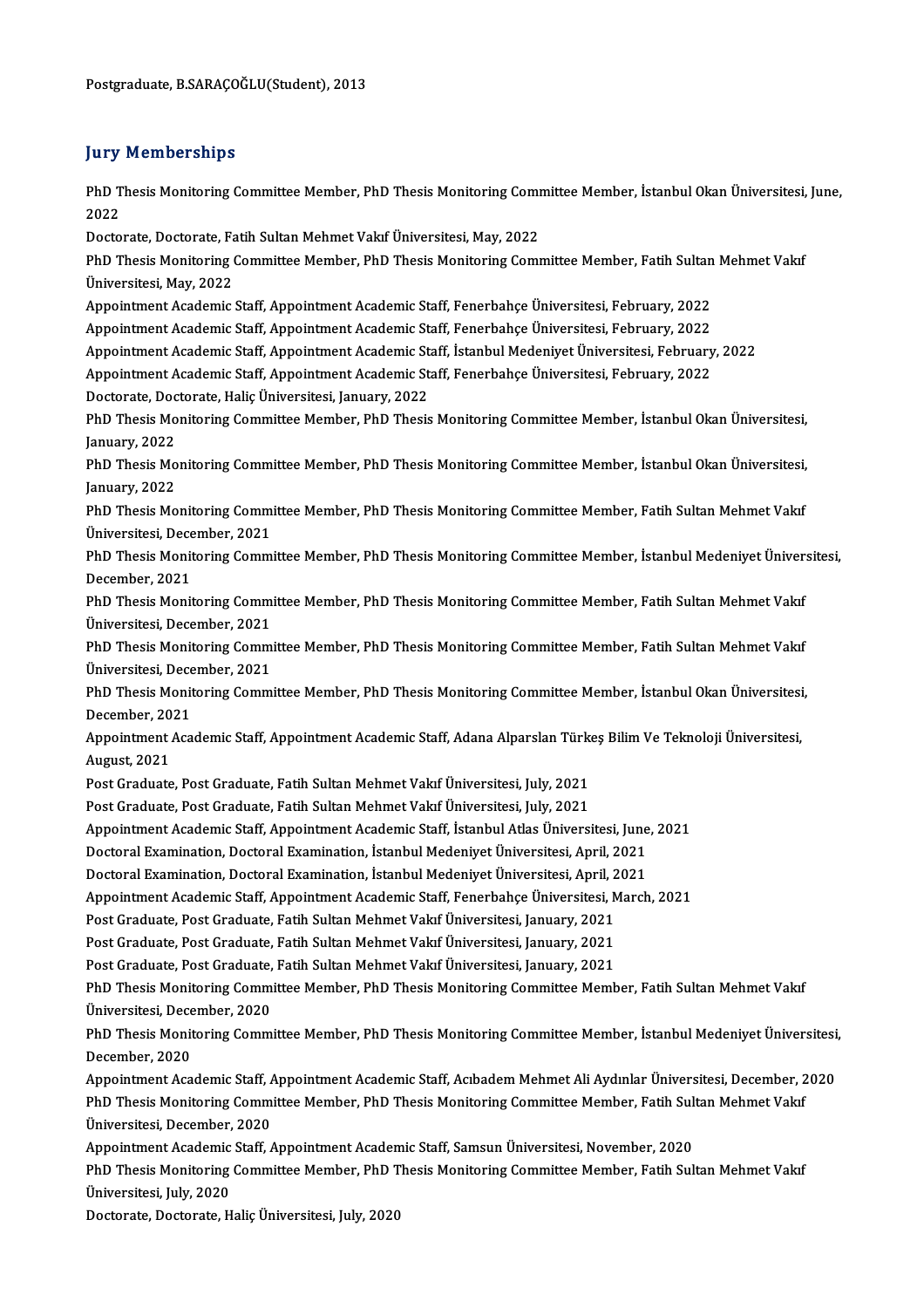PhD Thesis Monitoring Committee Member, PhD Thesis Monitoring Committee Member, Fatih Sultan Mehmet Vakıf<br>Ühivorsitesi July 2020 PhD Thesis Monitoring<br>Üniversitesi, July, 2020<br>Pesterate Desterate M PhD Thesis Monitoring Committee Member, PhD Thesis Mor<br>Üniversitesi, July, 2020<br>Doctorate, Doctorate, Marmara Üniversitesi, January, 2020<br>Post Craduate, Post Craduate, İstanbul Anel Üniversitesi, Jan Üniversitesi, July, 2020<br>Doctorate, Doctorate, Marmara Üniversitesi, January, 2020<br>Post Graduate, Post Graduate, İstanbul Arel Üniversitesi, January, 2020<br>Postorate, Dostorate, Marmare Üniversitesi, January, 2020 Doctorate, Doctorate, Marmara Üniversitesi, January, 2020<br>Post Graduate, Post Graduate, İstanbul Arel Üniversitesi, Jan<br>Doctorate, Doctorate, Marmara Üniversitesi, January, 2020<br>Doctorate, Doctorate, Marmara Üniversitesi, Post Graduate, Post Graduate, İstanbul Arel Üniversitesi, Janua<br>Doctorate, Doctorate, Marmara Üniversitesi, January, 2020<br>Doctorate, Doctorate, Marmara Üniversitesi, November, 2019<br>Doctorate, Doctorate, İstanbul Okan Ünive Doctorate, Doctorate, Marmara Üniversitesi, January, 2020<br>Doctorate, Doctorate, Marmara Üniversitesi, November, 2019<br>Doctorate, Doctorate, İstanbul Okan Üniversitesi, November, 2019 Doctorate, Doctorate, Marmara Üniversitesi, November, 2019<br>Doctorate, Doctorate, İstanbul Okan Üniversitesi, November, 2019<br>Post Graduate, Post Graduate, İstanbul Bilgi Üniversitesi, June, 2019<br>Post Craduate, Post Craduate Doctorate, Doctorate, İstanbul Okan Üniversitesi, November, 2019<br>Post Graduate, Post Graduate, İstanbul Bilgi Üniversitesi, June, 2019<br>Post Graduate, Post Graduate, İstanbul Bilgi Üniversitesi, June, 2019<br>PhD Thesis Monito Post Graduate, Post Graduate, İstanbul Bilgi Üniversitesi, June, 2019<br>Post Graduate, Post Graduate, İstanbul Bilgi Üniversitesi, June, 2019<br>PhD Thesis Monitoring Committee Member, PhD Thesis Monitoring Committee Member, Ma Post Graduate, Po<br>PhD Thesis Monit<br>December, 2018<br>Post Craduate, Po PhD Thesis Monitoring Committee Member, PhD Thesis Monitoring Con<br>December, 2018<br>Post Graduate, Post Graduate, İstanbul Okan Üniversitesi, August, 2018<br>PhD Thesis Monitoring Committee Member, PhD Thesis Monitoring Com December, 2018<br>Post Graduate, Post Graduate, İstanbul Okan Üniversitesi, August, 2018<br>PhD Thesis Monitoring Committee Member, PhD Thesis Monitoring Committee Member, Marmara Üniversitesi, June,<br>2018 Post G<br>PhD T<br>2018<br>Post C PhD Thesis Monitoring Committee Member, PhD Thesis Monitoring Co<br>2018<br>Post Graduate, Post Graduate, İstanbul Okan Üniversitesi, April, 2018<br>Post Craduate, Post Graduate, İstanbul Okan Üniversitesi, April, 2019 2018<br>Post Graduate, Post Graduate, İstanbul Okan Üniversitesi, April, 2018<br>Post Graduate, Post Graduate, İstanbul Okan Üniversitesi, April, 2018 Post Graduate, Post Graduate, İstanbul Okan Üniversitesi, April, 2018 Post Graduate, Post Graduate, Üsküdar Üniversitesi, November, 2017 Post Graduate, Post Graduate, İstanbul Okan Üniver<br>Post Graduate, Post Graduate, Üsküdar Üniversitesi<br>Doctorate, Doctorate, Haliç Üniversitesi, July, 2017<br>PhD Thesis Monitoring Committee Member, PhD Th Post Graduate, Post Graduate, Üsküdar Üniversitesi, November, 2017<br>Doctorate, Doctorate, Haliç Üniversitesi, July, 2017<br>PhD Thesis Monitoring Committee Member, PhD Thesis Monitoring Committee Member, Marmara Üniversitesi, Docto<br>PhD T<br>2017<br><sup>Post C</sup> PhD Thesis Monitoring Committee Member, PhD Thesis Monitoring C<br>2017<br>Post Graduate, Post Graduate, İstanbul Okan Üniversitesi, June, 2017<br>Post Craduate, Post Craduate, İstanbul Okan Üniversitesi, May, 2017 2017<br>Post Graduate, Post Graduate, İstanbul Okan Üniversitesi, June, 2017<br>Post Graduate, Post Graduate, İstanbul Okan Üniversitesi, May, 2017<br>Postorate, Dostorate, Halis Üniversitesi, May, 2017 Post Graduate, Post Graduate, İstanbul Okan Üniver<br>Post Graduate, Post Graduate, İstanbul Okan Üniver<br>Doctorate, Doctorate, Haliç Üniversitesi, May, 2017<br>PhD Thesis Monitoring Committee Member, PhD Th Post Graduate, Post Graduate, İstanbul Okan Üniversitesi, May, 2017<br>Doctorate, Doctorate, Haliç Üniversitesi, May, 2017<br>PhD Thesis Monitoring Committee Member, PhD Thesis Monitoring Committee Member, Marmara Üniversitesi,<br> Doctorate, Doctorate, Haliç Üniversitesi, May, 2017<br>PhD Thesis Monitoring Committee Member, PhD Tl<br>December, 2016 PhD Thesis Monitoring Committee Member, PhD Thesis Monitoring Committee Men<br>December, 2016<br>Doctoral Examination, Doctoral Examination, Marmara Üniversitesi, October, 2016<br>Doctoral Examination, Doctoral Examination, Marmara Doctoral Examination, Doctoral Examination, Marmara Üniversitesi, October, 2016<br>Doctoral Examination, Doctoral Examination, Marmara Üniversitesi, October, 2016 Doctoral Examination, Doctoral Examination, Marmara Üniversitesi, Oct<br>Doctoral Examination, Doctoral Examination, Marmara Üniversitesi, Oct<br>Post Graduate, Post Graduate, Hasan Kalyoncu Üniversitesi, June, 2016<br>Post Craduat Doctoral Examination, Doctoral Examination, Marmara Ünive<br>Post Graduate, Post Graduate, Hasan Kalyoncu Üniversitesi, J<br>Post Graduate, Post Graduate, Haliç Üniversitesi, June, 2016<br>Post Craduate, Post Craduate, Hasan Kalyon Post Graduate, Post Graduate, Hasan Kalyoncu Üniversitesi, June, 2016<br>Post Graduate, Post Graduate, Haliç Üniversitesi, June, 2016<br>Post Graduate, Post Graduate, Hasan Kalyoncu Üniversitesi, May, 2016<br>Post Craduate, Post Cr Post Graduate, Post Graduate, Haliç Üniversitesi, June, 2016<br>Post Graduate, Post Graduate, Hasan Kalyoncu Üniversitesi, May, 2016<br>Post Graduate, Post Graduate, İstanbul Okan Üniversitesi, November, 2014<br>Post Graduate, Post Post Graduate, Post Graduate, Hasan Kalyoncu Üniversitesi, May, 2016<br>Post Graduate, Post Graduate, İstanbul Okan Üniversitesi, November, 201<br>Post Graduate, Post Graduate, İstanbul Okan Üniversitesi, October, 2014<br>Post Grad Post Graduate, Post Graduate, İstanbul Okan Üniversitesi, November,<br>Post Graduate, Post Graduate, İstanbul Okan Üniversitesi, October, 20<br>Post Graduate, Post Graduate, İstanbul Üniversitesi, December, 2012

# Post Graduate, Post Graduate, İstanbul Üniversitesi, December, 2012<br>Articles Published in Journals That Entered SCI, SSCI and AHCI Indexes

rticles Published in Journals That Entered SCI, SSCI and AHCI Indexes<br>I. Trauma among Rescue Workers: Do Coping Strategies Moderate the Relationship between Traumas,<br>Purpout and Life Satisfaction among Ambulance Personnel? Burn a among Rescue Workers: Do Coping Strategies Mode<br>Burnout and Life Satisfaction among Ambulance Personnel?<br>Fresh: B. S. APIVAN S. **Trauma among Rescu<br>Burnout and Life Sat<br>Eroglu B. S. , ARIKAN S.<br>TURK REIKOLOU DERCI** Burnout and Life Satisfaction among Ambulance Personnel?<br>Eroglu B. S. , ARIKAN S.<br>TURK PSIKOLOJI DERGISI, vol.31, no.78, pp.45-61, 2016 (Journal Indexed in SSCI)<br>Asil Yardım Calisanlarında Trauma, Tükanmişlik ve Yasam Dovu Eroglu B. S. , ARIKAN S.<br>TURK PSIKOLOJI DERGISI, vol.31, no.78, pp.45-61, 2016 (Journal Indexed in SSCI)<br>II. Acil Yardım Çalışanlarında Travma, Tükenmişlik ve Yaşam Doyumu İlişkilerinde Stresle Başa<br>Çıkmanın Moderatörl TURK PSIKOLOJI DERGISI, vol.31,<br>Acil Yardım Çalışanlarında Tr<br>Çıkmanın Moderatörlük Rolü<br>Sarasoğlu Enoğlu B. ABIKAN S Saraçoğlu Eroğlu B., ARIKAN S. TURK PSIKOLOJI DERGISI, vol.31, no.78, pp.45-57, 2016 (Journal Indexed in SSCI) Saraçoğlu Eroğlu B., ARIKAN S.<br>I I. A Search for New Independent Variables that Affect Collective Efficacy: A Research on the Effect of<br>I order Member Exchange on Collective Efficacy. TURK PSIKOLOJI DERGISI, vol.31, no.78, pp.45-57, 2016<br>A Search for New Independent Variables that Af<br>Leader Member Exchange on Collective Efficacy<br>Arikan S. Coliekan S. C **A Search for New In<br>Leader Member Excl<br>Arikan S., Caliskan S. C.<br>TURK RSIKOLOU DERC** Leader Member Exchange on Collective Efficacy<br>Arikan S., Caliskan S. C.<br>TURK PSIKOLOJI DERGISI, vol.28, no.71, pp.1-19, 2013 (Journal Indexed in SSCI)

IV. A Study on Probable Individual Antecedents of Workplace Political Tactics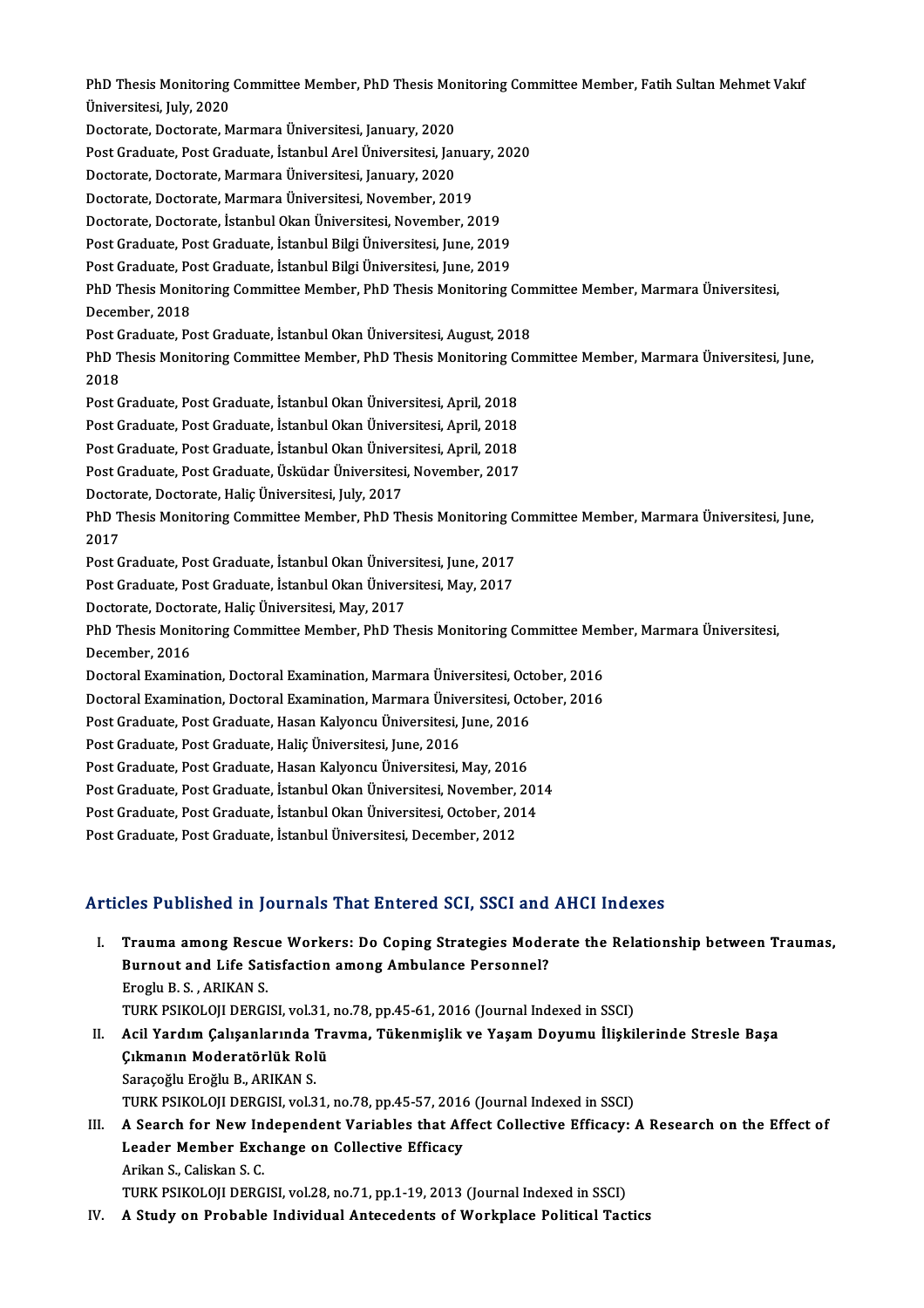ArikanS. TURK PSIKOLOJI DERGISI, vol.26, no.68, pp.52-75, 2011 (Journal Indexed in SSCI)

Articles Published in Other Journals

rticles Published in Other Journals<br>I. Wisdom and Altruism in Entrepreneurship: Comparing Social Entrepreneurs to Commercial<br>Entrepreneurs Wisdom and Altruism i<mark>r</mark><br>Entrepreneurs<br>Arıkan S., Yıldırım Saatçi E.<br>İslatma Arastırmaları Darg

Entrepreneurs<br>Arıkan S., Yıldırım Saatçi E.

Entrepreneurs<br>Arıkan S., Yıldırım Saatçi E.<br>İşletme Araştırmaları Dergisi / Journal of Business Research-Turk, vol.13, no.3, pp.1935-1944, 2021 (Refereed<br>Journals ef Otber Institutions) Arıkan S., Yıldırım Saatçi E.<br>İşletme Araştırmaları Dergisi /<br>Journals of Other Institutions)<br>The Imnast of a Career Dev Isletme Arastırmaları Dergisi / Journal of Business Research-Turk, vol.13, no.3, pp.1935-1944, 2021 (I<br>Journals of Other Institutions)<br>II. The Impact of a Career Development and Planning Course on University Students' Care

- Journals of Other Insti<br>The Impact of a Car<br>Adaptability Levels<br>Atilla Pal E. Aultan S Adaptability Levels<br>Atilla Bal E., Arıkan S. Adaptability Levels<br>Atilla Bal E., Arıkan S.<br>Global Media Journal-Turkish Edition, vol.10, no.20, pp.414-434, 2020 (International Refereed University Journal)<br>What are the Festers Affesting Empleyee Berfermanee in the Eeed
	-

III. What are the Factors Affecting Employee Performance in the Food and Finance Sector? The Role of Sustainable Quality Perception, Psychological Well-being and Work Engagement Variables Global Media Journal- Turkish Edition, vol.10, no.20, pp.414-434, 2020 (International Refereed Univers<br>What are the Factors Affecting Employee Performance in the Food and Finance Sector? Th<br>Sustainable Quality Perception, Arıkan S., Çankır B. Sustainable Quality Perception, Psychological Well-being and Work Engagement Variables<br>Arıkan S., Çankır B.<br>OPUS Uluslararası Toplum Araştırmaları Dergisi / International Journal of Society Researches, vol.12, no.18, pp.1-

Arıkan S., Çankır B.<br>OPUS Uluslararası Toplum Araştırmaları Dergisi / I<br>22, 2019 (Refereed Journals of Other Institutions)<br>Examining Work Engagement and Job Satisfa OPUS Uluslararası Toplum Araştırmaları Dergisi / International Journal of Society Researches, vol.12, no.18, pp.1-<br>22, 2019 (Refereed Journals of Other Institutions)<br>IV. Examining Work Engagement and Job Satisfaction Varia

### 22, 2019 (Refereed Journal Intention to Quit<br>and Intention to Quit<br>Canky B. Aykan S. Examining Work<br>and Intention to<br>Cankır B., Arıkan S.<br>İslatma Arastırmala and Intention to Quit<br>Çankır B., Arıkan S.<br>İşletme Araştırmaları Dergisi, vol.11, no.2, pp.1133-1150, 2019 (Refereed Journals of Other Institutions)<br>İs Vültü, İnsitasyon ve Calismava Tutkunluk İliskisinde Algılanan Vänetis

### Çankır B., Arıkan S.<br>İşletme Araştırmaları Dergisi, vol.11, no.2, pp.1133-1150, 2019 (Refereed Journals of Other Institutions)<br>V. İş Yükü, İrritasyon ve Çalışmaya Tutkunluk İlişkisinde Algılanan Yönetici Desteği ve Pozitif İşletme Araştırmaları Dergisi, v<br>İş Yükü, İrritasyon ve Çalışı<br>Sermaye Biçimleyici midir?<br>ÖZTÜPKANARAL İ. APIKAN S İş Yükü, İrritasyon ve Çalışı<br>Sermaye Biçimleyici midir?<br>ÖZTÜRK ANABAL İ., ARIKAN S.<br>İs'te Deyrenye Dergisi / The Jey

İş'te Davranış Dergisi / The Journal of Behavior at Work, vol.4, no.1, pp.25-45, 2019 (Refereed Journals of Other<br>Institutions) ÖZTÜRK ANA<br>İş'te Davranı<br>Institutions)<br>Agil Sanyis ( İş'te Davranış Dergisi / The Journal of Behavior at Work, vol.4, no.1, pp.25-45, 2019 (Refereed Journals of Othe<br>Institutions)<br>VI. Acil Servis Çalışanlarında Stres ve İş Tatmini: Temel Benlik Değerlendirmeleri ve Sosyal

## Institu<br>Acil S<br>Rolü Acil Servis Çalışanla<br>Rolü<br>Ağlar A.E., ARIKAN S.

Rolü<br>Ağlar A. E. , ARIKAN S.<br>İş'te Davranış Dergisi / The Journal of Behavior at Work, vol.3, no.2, pp.119-139, 2018 (Refereed Journals of Other Ağlar A. E. , A<br>İş'te Davranı<br>Institutions)<br>İskalikliğin İş'te Davranış Dergisi / The Journal of Behavior at Work, vol.3, no.2, pp.1<br>Institutions)<br>VII. İşkolikliğin Olası Öncelleri: Kişilik, Değerler ve Kariyer Hedefleri<br>Atile Pol E. ADIKAN S. Günaydur S. G

# Institutions)<br>İşkolikliğin Olası Öncelleri: Kişilik<br>Atilla Bal E., ARIKAN S., Günaydın S. C.<br>İs'te Dayranıs Dergisi /The Journal of

Atilla Bal E., ARIKAN S., Günaydın S. C.

İş'te Davranış Dergisi /The Journal of Behavior at Work, vol.2, no.2, pp.50-67, 2017 (Refereed Journals of Other<br>Institutions) is'te Davranış Dergisi /The Journal of Behavior at Work, vol.2, no.2, pp.50-67, 2017 (Refereed Journals of Other<br>Institutions)<br>VIII. Personality, Values and Career Concerns As Individual Antecedents of Workplace Influence

## Institutions)<br>Personality, Values and Career Con<br>ATİLLA BAL E., ARIKAN S., Çalışkan S. C.<br>Clabel Media Journal (Turkich Edition) Personality, Values and Career Concerns As Individual Antecedents of Workplace Infl<br>ATİLLA BAL E., ARIKAN S., Çalışkan S. C.<br>Global Media Journal (Turkish Edition), pp.63-85, 2016 (Refereed Journals of Other Institutions)<br>

### ATİLLA BAL E., ARIKAN S., Çalışkan S. C.<br>Global Media Journal (Turkish Edition), pp.63-85, 2016 (Refereed Journals of Other Institutions)<br>IX. İş-Aile Çatışmasının Öteki Yüzü: İş Aile Zenginleşmesi ve Psikolojik Yılmazlık, Global Media Journal (Turkish Edition), pp.63-8<br>İş-Aile Çatışmasının Öteki Yüzü: İş Aile Zer<br>Yaşam Doyumu Değişkenleri ile Etkileşimi<br>Cakakan S.C. Arıkan S İş-Aile Çatışmasının (<br>Yaşam Doyumu Deği:<br>Çalışkan S. C. , Arıkan S.<br>ANADOLU ÜNİVERSİTE

Yaşam Doyumu Değişkenleri ile Etkileşimi<br>Çalışkan S. C. , Arıkan S.<br>ANADOLU ÜNİVERSİTESİ SOSYAL BİLİMLER DERGİSİ, vol.15, no.4, pp.1-10, 2015 (International Refereed<br>University Journal) Calışkan S. C. , Arıka<br>ANADOLU ÜNİVERS<br>University Journal)<br>Entrennen eurebir ANADOLU ÜNİVERSİTESİ SOSYAL BİLİMLER DERGİSİ, vol.15, no.4, pp.1-10, 2015 (International Refereed<br>University Journal)<br>X. Entrepreneurship Education and Disciplinary Differences of University Students in Regard to Their<br>Ton

### University Journal)<br>Entrepreneurship Education and Disci<br>Tendency to Become an Entrepreneur<br>YU DIPIM SAATCLE, Arrian S Entrepreneurship Education<br>Tendency to Become an Ent<br>YILDIRIM SAATCİ E., Arıkan S.<br>Journal of Advanced Managem Tendency to Become an Entrepreneur<br>YILDIRIM SAATCİ E., Arıkan S.<br>Journal of Advanced Management Science, vol.2, no.4, pp.310-315, 2014 (Refereed Journals of Other Institutions)

XI. Values? Howsocial entrepreneurs' portrait values differ fromcommercial entrepreneurs?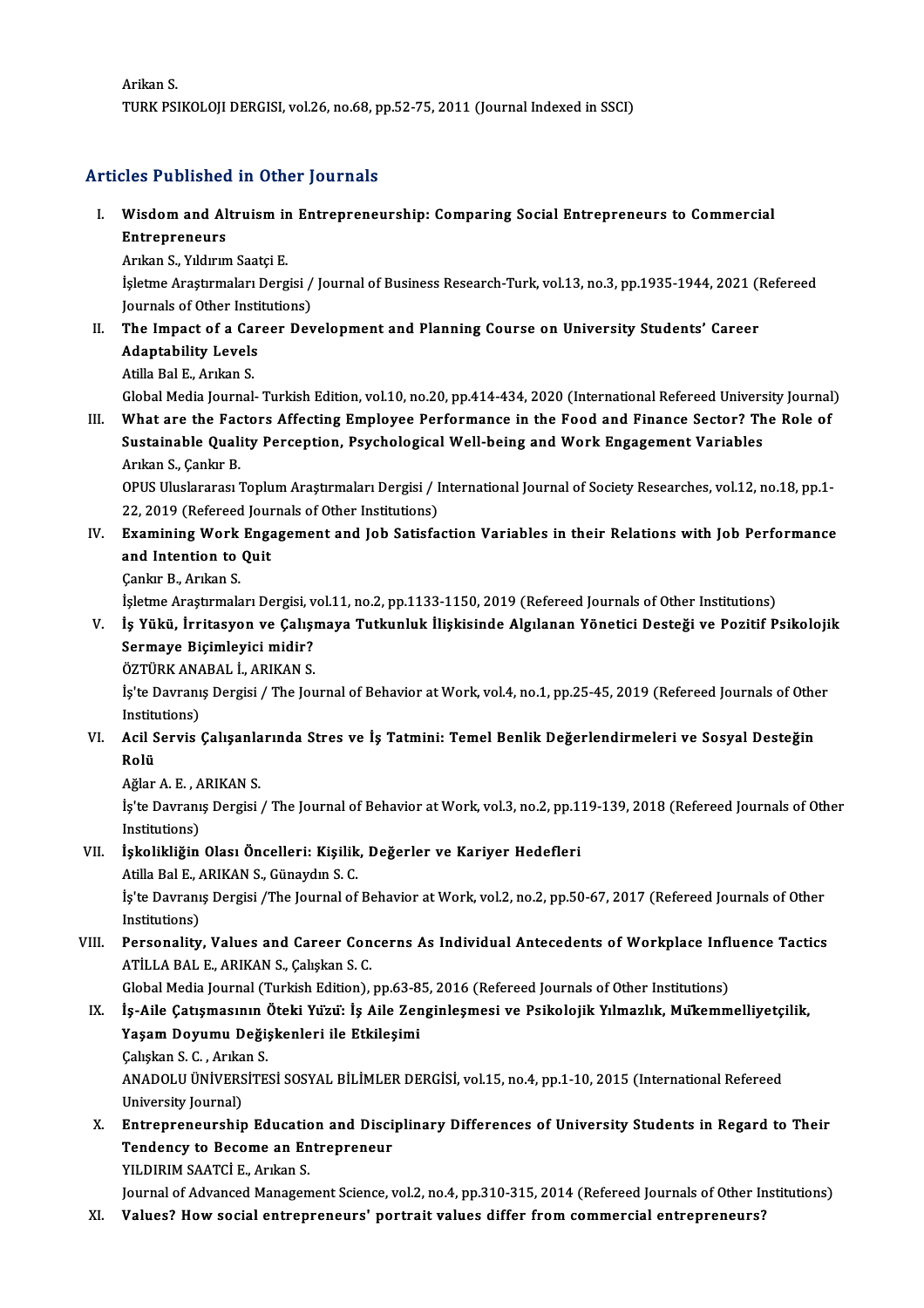YILDIRIM SAATCİ E. Arıkan S.

YILDIRIM SAATCİ E., Arıkan S.<br>INTERNATIONAL JOURNAL OF EDUCATIONAL RESEARCH, vol.2, no.9, pp.143-160, 2014 (Refereed Journals of YILDIRIM SAATCI<br>INTERNATIONAL JO<br>Other Institutions)<br>Lise Consliginin L INTERNATIONAL JOURNAL OF EDUCATIONAL RESEARCH, vol.2, no.9, pp.143-160, 2014 (Refereed Journals of<br>Other Institutions)<br>XII. Lise Gençliginin Kariyer Seçimi Olarak Girisimcilik ve Girisimcilik Eğilimlerini Etkileyen Faktörl

# Other Institutions)<br>XII. Lise Gençliginin Kariyer Seçimi Olarak Girisimcilik ve Girisimcilik Eğilimlerini Etkileyen Faktörler<br>YILDIRIM SAATCİ E., Arıkan S.

Gençlik Araştırmaları Dergisi / Journal of Youth Research, vol.2, no.3, pp.122-139, 2014 (Other Refereed National Journals) Gençlik Araştırmaları Dergisi / Journal of Youth Research, vol.2, no.3, pp.122-139, 2014 (Other Refereed Nation<br>Journals)<br>XIII. Girişimcilikle Diğergamlık Harmanından Sosyal Girişimci mi Çıkar? Kar veya Değer Maksimizasyon

Journals)<br>Girişimcilikle Diğergamlık Harmanından Sosy<br>Vizyonunun Belirleyicisi Olarak Diğergamlık<br>Yıldırım Saatsi E. Arıkan S Girişimcilikle Diğergaml<br>Vizyonunun Belirleyicis<br>Yıldırım Saatçi E., Arıkan S.<br>ASOSIOUPNAL The Journal Vizyonunun Belirleyicisi Olarak Diğergamlık<br>Yıldırım Saatçi E., Arıkan S.<br>ASOSJOURNAL The Journal of Academic Social Science -Akademik Sosyal Araştırmalar Dergisi, vol.2, no.5, pp.103-

Yıldırım Saatçi E., Arıkan S.<br>ASOSJOURNAL The Journal of Academic Social Scien<br>114, 2014 (Refereed Journals of Other Institutions)<br>Working Model of Women, to Women Entrepr ASOSJOURNAL The Journal of Academic Social Science -Akademik Sosyal Araştırmalar Dergisi, vol.2, no.5, pp.103<br>114, 2014 (Refereed Journals of Other Institutions)<br>XIV. Working Model of Women -to-Women Entrepreneurship Mento

114, 2014 (Refereed Journals of Other Institutions)<br>Working Model of Women -to-Women Entrep<br>Motivational Factors for Sustainable Success.<br>VU DIPIM SAATCLE Arrian S Working Model of Women<br>Motivational Factors for St<br>YILDIRIM SAATCİ E., Arıkan S.<br>Sebelers Werld, International Motivational Factors for Sustainable Success.<br>YILDIRIM SAATCİ E., Arıkan S.<br>Scholars World - International Refereed Multidisciplinary Journal Of Contemporary Research, vol.2, no.3, pp.1-10,<br>2014 (Refereed Journals of Other YILDIRIM SAATCİ E., Arıkan S.<br>Scholars World - International Refereed Multid<br>2014 (Refereed Journals of Other Institutions)<br>SME's context of Turkeyfnom the relation

Scholars World - International Refereed Multidisciplinary Journal Of Contemporary Research, vol.2, no.3, pp.1<br>2014 (Refereed Journals of Other Institutions)<br>XV. SME's context of Turkeyfrom the relational perspective of mem

2014 (Refereed Journal<br>SME's context of Tur<br>conflict and burnout SME's context of Turkeyfrom the rel<br>conflict and burnout<br>Çalışkan S. C. , Arıkan S., Yıldırım Saatçi E.<br>International Journal of Business and Sea

Çalışkan S. C., Arıkan S., Yıldırım Saatçi E.

conflict and burnout<br>
Galışkan S. C. , Arıkan S., Yıldırım Saatçi E.<br>
International Journal of Business and Social Science, vol.5, no.4, pp.129-139, 2014 (Refereed Journals of Other<br>
Institutions) International Journal of Business and Social Science, vol.5, no.4, pp.129-139, 2014 (Refereed Journals of (<br>Institutions)<br>XVI. Factors effecting the entrepreneurial intent of Turkish women at the bottom of the pyramid<br>XVI.

## Institutions)<br>Factors effecting the entre<br>YILDIRIM SAATÇİ E., Arıkan S.<br>Pensee Journal vel 76 ne 2 n Factors effecting the entrepreneurial intent of Turkish women at the bottom of<br>YILDIRIM SAATÇİ E., Arıkan S.<br>Pensee Journal, vol.76, no.2, pp.207-223, 2014 (Refereed Journals of Other Institutions)

Pensee Journal, vol.76, no.2, pp.207-223, 2014 (Refereed Journals of Other Institutions)<br>Books & Book Chapters

ooks & Book Chapters<br>I. DİJİTALLEŞME VE ÖRGÜTSEL DAVRANIŞ BAĞLAMINDA UZAKTAN ÇALIŞMA<br>Arkan S کا کا کا<br>DijiTAL<br>Arıkan S. DİJİTALLEŞME VE ÖRGÜTSEL DAVRANIŞ BAĞLAMINDA UZAKTAN ÇALIŞMA<br>Arıkan S.<br>in: DİJİTAL DÖNÜŞÜM İKLİMİ: YÖNETİM, EKONOMİ VE ULUSLARARASI İLİŞKİLER PERSPEKTİFİ, EZGİ YILDIRIM<br>SAATÇİ CEVDA QVAÇL Editor Goğlavor Yavrayi, İstanbul

Arıkan S.<br>in: DİJİTAL DÖNÜŞÜM İKLİMİ: YÖNETİM, EKONOMİ VE ULUSLARARASI İI<br>SAATCİ,CEYDA OVACI, Editor, Çağlayan Yayınevi, İstanbul, pp.1-30, 2022<br>SUPRORTED EMBLOYMENT OF REORLE WITH DISARLI TIES in: DİJİTAL DÖNÜŞÜM İKLİMİ: YÖNETİM, EKONOMİ VE ULUSLARAR<br>SAATCİ,CEYDA OVACI, Editor, Çağlayan Yayınevi, İstanbul, pp.1-30, 2<br>II. SUPPORTED EMPLOYMENT OF PEOPLE WITH DISABILITIES<br>Arılm S. (Editor)

## SAATCİ,CEYDA OVACI, Editor, Çağlayan Yayınevi, İstanbul, pp.1-30, 2022<br>II. SUPPORTED EMPLOYMENT OF PEOPLE WITH DISABILITIES<br>Arıkan S. (Editor)

Akademik Kitaplar, İstanbul, 2018

- Arıkan S. (Editor)<br>Akademik Kitaplar, İstanbul, 2018<br>III. ENGELLİ BİREYLERİN DESTEKLİ İSTİHDAMI<br>Arıkan S. (Editor), Ayulduz E. (Editor) Akademik Kitaplar, İstanbul, 2018<br>**ENGELLİ BİREYLERİN DESTEKLİ İ**<br>Arıkan S. (Editor), Ayyıldız E. (Editor)<br>Akademik Kitaplar, İstanbul, 2019 ENGELLI BIREYLERIN DESTEK<br>Arıkan S. (Editor), Ayyıldız E. (Edit<br>Akademik Kitaplar, İstanbul, 2018<br>The Concent of Sunnerted Emr Arıkan S. (Editor), Ayyıldız E. (Editor)<br>Akademik Kitaplar, İstanbul, 2018<br>IV. The Concept of Supported Employment<br>ARIKAN S.
- Akademik<br>The Conce<br>ARIKAN S.<br>in: Supper The Concept of Supported Employment<br>ARIKAN S.<br>in: Supported Employment of People with Disabilities, Selma Arıkan, Editor, Akademik Kitaplar, İstanbul, pp.9-44,<br>2018 ARIKA<br>in: Su<sub>l</sub><br>2018<br>Deste

in: Supported Employment of<br>2018<br>V. Destekli İstihdam Kavramı<br>APIKAN S 2018<br>Destekli İ<br>ARIKAN S.<br>in: Engelli İ

ARIKAN S.<br>in: Engelli Bireylerin Destekli İstihdamı, Arıkan S., Ayyıldız E., Editor, Akademik Kitaplar, İstanbul, pp.137-172, 2018

ARIKAN S.<br>in: Engelli Bireylerin Destekli İstihdamı, Arıkan S., Ayyıldız<br>VI. Engelliliğin Neden olduğu Sorunlar ve Sınırlamalar<br>AVVII DIZ E. ARIKAN S. in: Engelli Bireylerin De<br><mark>Engelliliğin Neden ol</mark><br>AYYILDIZ E., ARIKAN S.<br>in: Engelli Bireylerin De Engelliliğin Neden olduğu Sorunlar ve Sınırlamalar<br>AYYILDIZ E., ARIKAN S.<br>in: Engelli Bireylerin Destekli İstihdamı, Arıkan S., Ayyıldız E., Editor, Akademik Kitaplar, İstanbul, pp.173-196, 2018<br>Özel Sektörde Engelli İstih

AYYILDIZ E., ARIKAN S.<br>in: Engelli Bireylerin Destekli İstihda<br>VII. Özel Sektörde Engelli İstihdamı<br>ARIKAN S. in: Engelli<br><mark>Özel Sekt</mark><br>ARIKAN S.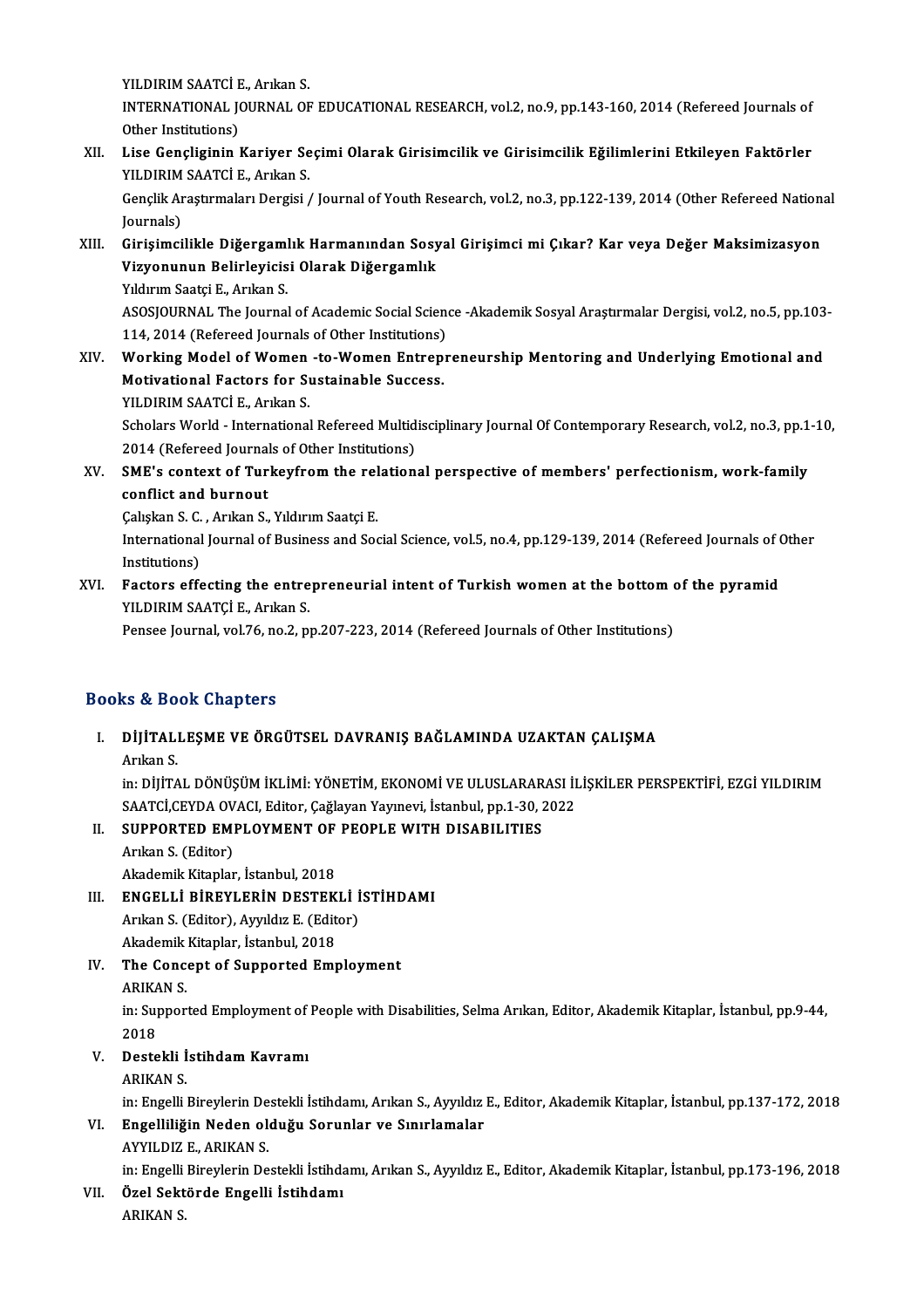in: Engelli Bireylerin Destekli İstihdamı, Arıkan S., Ayyıldız E., Editor, Akademik Kitaplar, İstanbul, pp.93-100, 2018<br>Persenality, Values and Cansen Consenne as the Empleyee Belated Antesadenta of Influence (Belitise)

### in: Engelli Bireylerin Destekli İstihdamı, Arıkan S., Ayyıldız E., Editor, Akademik Kitaplar, İstanbul, pp.93-100, 2018<br>VIII. Personality, Values and Career Concerns as the Employee Related Antecedents of Influence/Pol in: Engelli Bireylerin Destek<br>Personality, Values and<br>Tactics in Organizations Personality, Values and Career Con<br>Tactics in Organizations<br>ATİLLA BAL E., ARIKAN S., Çalışkan S. C.<br>in: Perspectives in Communisation Studi

Tactics in Organizations<br>ATİLLA BAL E., ARIKAN S., Çalışkan S. C.<br>in: Perspectives in Communication Studies, Kurultay A. B., Sabuncuoğlu B., Editor, Peter Lang, Frankfurt Am Main,<br>pp.75-85, 2016 ATİLLA BAL E., .<br>in: Perspectives<br>pp.75-85, 2016<br>Calisma Vasar in: Perspectives in Communica<br>pp.75-85, 2016<br>IX. Çalışma Yaşamının Kalitesi<br>Pozlayt T. Arıkan S

pp.75-85, 2016<br>**Çalışma Yaşamının**<br>Bozkurt T., Arıkan S.<br>in: Calsma İliskilerin

Çalışma Yaşamının Kalitesi<br>Bozkurt T., Arıkan S.<br>in: Çalışma İlişkilerinin Evrimi, PROF. DR. TÜLAY BOZKURT, Editor, Beta, İstanbul, pp.191-232, 2011<br>SERREST RİVASA EKONOMİSİ VE ETİK

### Bozkurt T., Arıkan S.<br>in: Çalışma İlişkilerinin Evrimi, PROF. DR. TÜ<br>X. SERBEST PİYASA EKONOMİSİ VE ETİK<br>Arıkan S. in: Çalışm<br>SERBES.<br>Arıkan S.<br>in: İS HAN

in: İŞHAYATINDAETİK,PROF.DR.SUNATEVRÜZ,Editor,BetaBasımYayımDağıtım, İstanbul,pp.67-80,2007

#### Refereed Congress / Symposium Publications in Proceedings

efereed Congress / Symposium Publications in Proceedings<br>I. Olumlu ve Olumsuz Mükemmeliyetçiliğin İşkoliklik Aracılığıyla Tükenmişlik İle İlişkisi<br>Ral E. Arıkan S ncea congre<br>Olumlu ve Olu<br>Bal E., Arıkan S.<br>8. Özgüteel Devr Olumlu ve Olumsuz Mükemmeliyetçiliğin İşkoliklik Aracılığıyla Tüker<br>Bal E., Arıkan S.<br>8. Örgütsel Davranış Kongresi, Muğla, Turkey, 5 - 06 November 2021, pp.1-5<br>Internaracanal Sansitivity, Laneliness and Impulsivity as Bra

Bal E., Arıkan S.<br>1991 - 8. Örgütsel Davranış Kongresi, Muğla, Turkey, 5 - 06 November 2021, pp.1-5<br>1991 - Interpersonal Sensitivity, Loneliness and Impulsivity as Predictors of Smartphone Addiction among 8. Örgütsel Davranış Ko<br>Interpersonal Sensit<br>University Students.<br>Malas E.M. Arıkan S Interpersonal Sensi<br>University Students<br>Malas E. M. , Arıkan S.<br>16 Euronean Constes

Malas E. M. , Arikan S.<br>16. European Congress of Psychology, Moscow, Russia, 2 - 05 July 2019, pp.2-3

### Malas E. M. , Arıkan S.<br>16. European Congress of Psychology, Moscow, Russia, 2 - 05 July 2019, pp.2-3<br>III. Power Distance in the Mathematics Classes: How does it affect communication and academic<br>norformance? 16. European Co<br>Power Distanc<br>performance?<br>Erkel M. Arken Power Distance<br>performance?<br>Erkol M., Arıkan S.<br>16. European Cone performance?<br>Erkol M., Arıkan S.<br>16. European Congress of Psychology, Moscow, Russia, 2 - 05 July 2019, pp.3-4<br>Sustainable Quality Persentions and Consequences: Empleyee Wellbeit

- Erkol M., Arikan S.<br>16. European Congress of Psychology, Moscow, Russia, 2 05 July 2019, pp.3-4<br>IV. Sustainable Quality Perceptions and Consequences: Employee Wellbeing, Intention to Leave and<br>Employee Performance **16. European Congress of Sustainable Quality Perchormance**<br>Employee Performance Employee Performance<br>Arıkan S., Çankır B.<br>16 European Congress of Psychology, Moscow, Russia, 2 - 05 July 2019, pp.1-2<br>A Qualitative Study on the Eunerianese of Nurses Employed in Bediatr
	- Arıkan S., Çankır B.

V. A Qualitative Study on the Experiences of Nurses Employed in Pediatric Oncology Departments 16 European Congress<br>**A Qualitative Study**<br>Çolakoğlu Ö., Arıkan S.<br>10th EAWOP Congress

19th EAWOP Congress, Turin, Italy, 29 May - 01 June 2019, pp.3

- Colakoğlu Ö., Arıkan S.<br>19th EAWOP Congress, Turin, Italy, 29 May 01 June 2019, pp.3<br>VI. Enhancing Diversity at Work Through Supported Employment of People With Disabilities 19th EAWOP Congress, Turin, Italy, 29 May - 01 June 2019, pp.3<br>Enhancing Diversity at Work Through Supported Employment of People With Disabilities<br>Arıkan S., Cihan A., Akgün Ö. E. , Ayyıldız E., Aslan Y. G. , Canlı B., Bi Enhancing Diversity at Work Through Supported Employ<br>Arıkan S., Cihan A., Akgün Ö. E. , Ayyıldız E., Aslan Y. G. , Canlı B., B<br>19th EAWOP Congress, Turin, Italy, 29 May - 01 June 2019, pp.2<br>The Mederater Bole of Baychologi Arıkan S., Cihan A., Akgün Ö. E. , Ayyıldız E., Aslan Y. G. , Canlı B., Bilican I., Wltavsky Z., Grudeva P., Dias A. S. , et<br>19th EAWOP Congress, Turin, Italy, 29 May - 01 June 2019, pp.2<br>VII. The Moderator Role of Psychol
- 19th EAWOP Congress, Turin<br>The Moderator Role of Ps<br>Well-being Model PERMA<br>Momac M. Arkan S The Moderator Ro<br>Well-being Model<br>Mamacı M., Arıkan S.<br>19TH FAWOB Congr

Mamacı M., Arıkan S.<br>19TH EAWOP Congress, Turin, Italy, 29 May - 01 June 2019, pp.1

Mamacı M., Arıkan S.<br>19TH EAWOP Congress, Turin, Italy, 29 May - 01 June 2019, pp.1<br>VIII. Gıda ve Finans Sektöründe Çalışan Performansı Hangi Faktörlerden Etkileniyor?: Sürdürülebilir<br>Kalita Algısı, Baikalajik İyi Olus 19TH EAWOP Congress, Turin, Italy, 29 May - 01 June 2019, pp.1<br>Gıda ve Finans Sektöründe Çalışan Performansı Hangi Faktörlerden Etkileniye<br>Kalite Algısı, Psikolojik İyi Oluş ve Çalışmaya Tutkunluk Değişkenlerinin Rolü.<br>Arı Gida ve Finans Se<br>Kalite Algısı, Psik<br>Arıkan S., Çankır B.<br>19. Uluslaransa İsk Kalite Algısı, Psikolojik İyi Oluş ve Çalışmaya Tutkunluk Değişkenlerinin Rolü.<br>Arıkan S., Çankır B.<br>18. Uluslararası İşletmecilik Kongresi , Osmaniye, Turkey, 2 - 04 May 2019, pp.1211-1218<br>Kişilar arası ilişki duyarlılık

### Arıkan S., Çankır B.<br>18. Uluslararası İşletmecilik Kongresi , Osmaniye, Turkey, 2 - 04 May 2019, pp.1211-1218<br>IX. Kişiler arası ilişki duyarlılık ve Yalnızlık düzeyinin sosyal medya kullanımındaki rolü<br>Malas E. M. , ARIKAN 18. Uluslararası İşletme<br>Kişiler arası ilişki du<br>Malas E. M. , ARIKAN S.<br>2. INTERNATIONAL SV Kişiler arası ilişki duyarlılık ve Yalnızlık düzeyinin sosyal medya kullanımındaki rolü<br>Malas E. M. , ARIKAN S.<br>2. INTERNATIONAL SYMPOSIUM ON MULTIDISCIPLINARY ACADEMIC STUDIES, İstanbul, Turkey, 16 November<br>2018.np.117.11

Malas E. M. , ARIKA<br>2. INTERNATIONA<br>2018, pp.117-118<br>Development, Im 2. INTERNATIONAL SYMPOSIUM ON MULTIDISCIPLINARY ACADEMIC STUDIES, İstanbul, Turkey, 16 Novembe<br>2018, pp.117-118<br>X. Development, Implementation and Evaluation of an E-Learning Program for Training Supported<br>Emplement Specia

2018, pp.117-118<br>X. Development, Implementation and Evaluation of an E-Learning Program for Training Supported<br>Employment Specialists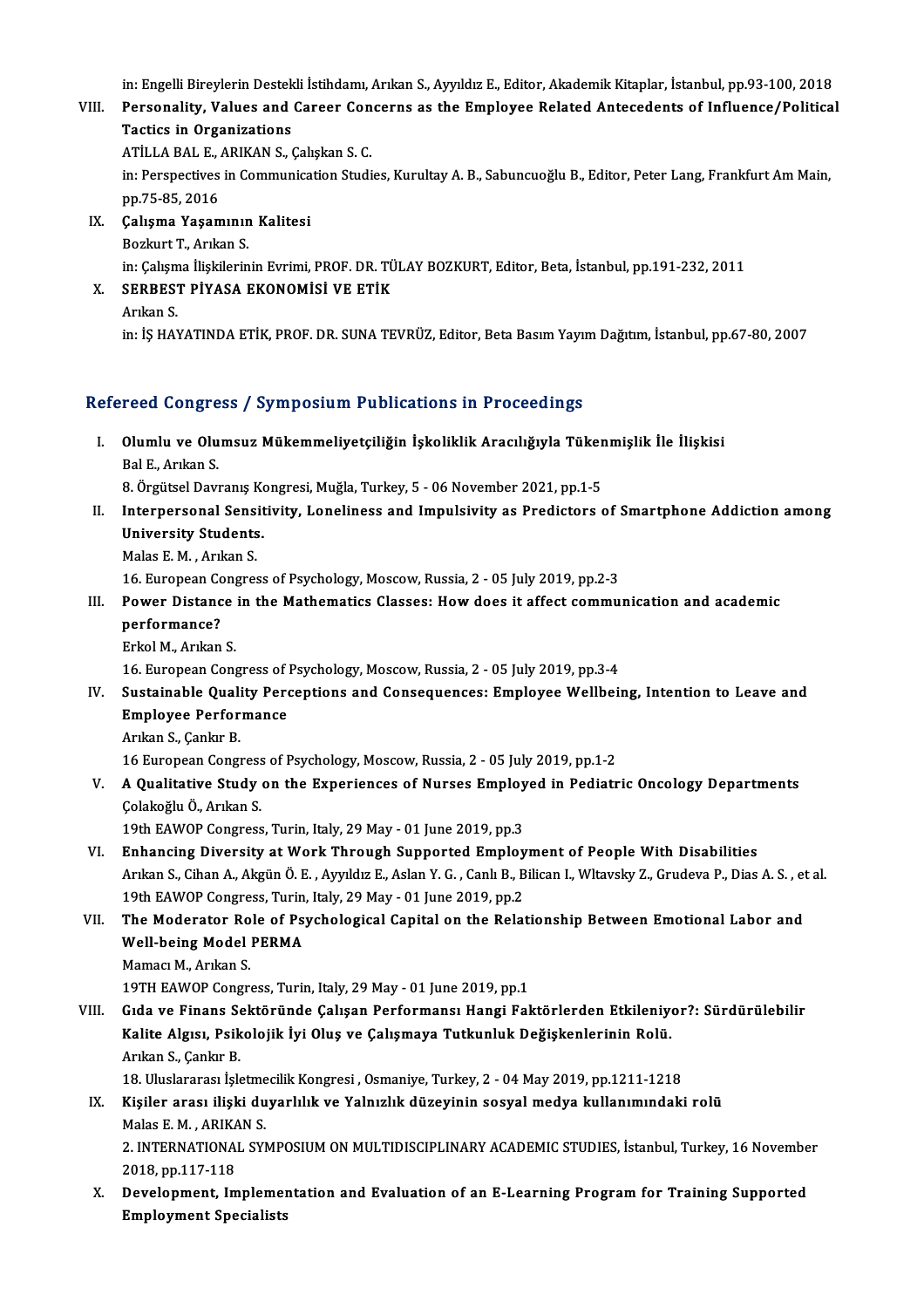AKGÜN Ö. E. , ARIKAN S., ASLAN Y. G. , AYYILDIZ E., CANLI B., GRUDEVA P., WLTAVSKY Z., SILVA DIAS A., ÖZBEY F.,<br>Cihan A AKGÜN Ö<br>CİHAN A.<br>ERRA.INT AKGÜN Ö. E. , ARIKAN S., ASLAN Y. G. , AYYILDIZ E., CANLI B., GRUDEVA P., WLTAVSKY Z.,<br>CİHAN A.<br>ERPA:INTERNATIONAL CONGRESS ON EDUCATION 2018, İstanbul, Turkey, 28 June 2018<br>Davelaning and Evaluating a Bragnam for Training

CIHAN A.<br>ERPA:INTERNATIONAL CONGRESS ON EDUCATION 2018, İstanbul, Turkey, 28 June 2018<br>XI. Developing and Evaluating a Program for Training Supported Employment Specialists<br>ARIKAN S. AKÇÜNÖ E. CUJAN A ASLAN V. C. AYYU DIZ ERPA:INTERNATIONAL CONGRESS ON EDUCATION 2018, İstanbul, Turkey, 28 June 2018<br>Developing and Evaluating a Program for Training Supported Employment Specialists<br>ARIKAN S., AKGÜN Ö. E. , CİHAN A., ASLAN Y. G. , AYYILDIZ E., Developing and <mark>E</mark><br>ARIKAN S., AKGÜN (<br>WLTAVSKY Z., et al.<br>27th International C ARIKAN S., AKGÜN Ö. E. , CİHAN A., ASLAN Y. G. , AYYILDIZ E., CANLI B., BİLİCAN I., SILV<br>WLTAVSKY Z., et al.<br>27th International Conference on Educational Sciences, Antalya, Turkey, 18 April 2018<br>Isitma Engalli Casukların A

WLTAVSKY Z., et al.<br>27th International Conference on Educational Sciences, Antalya, Turkey, 18 April 2018<br>XII. İşitme Engelli Çocukların Annelerinin Stres Düzeyini ve Evlilik Doyumlarını Yordayan Değişkenlerin<br>İncelenme 27th International Conference on Educational Sciences, Antalya, Turkey, 18 April 2018<br>İşitme Engelli Çocukların Annelerinin Stres Düzeyini ve Evlilik Doyumlarını Y<br>İncelenmesi<br>Türkan M. M., ASLAN Y. G., ARIKAN S. İşitme Engelli Çocukların Anneleri<br>İncelenmesi<br>Türkan M. M. , ASLAN Y. G. , ARIKAN S.<br>27 Hlucal Özel Fğitim Kongresi Sameu.

27.UlusalÖzelEğitimKongresi,Samsun,Turkey,08November 2017,pp.121

XIII. Özel Eğitim Sonrası İş Hayatı ile Bütünleşmeye Yönelik Destekli İstihdam Koçlarının Yetiştirilmesi 27. Ulusal Özel Eğitim Kongresi, Samsun, Turkey, 08 November 2017, pp.121<br>Özel Eğitim Sonrası İş Hayatı ile Bütünleşmeye Yönelik Destekli İstihdam Koçlarının Yetiştirilmesi<br>Arıkan S., CİHAN A., AKGÜN Ö. E. , GRUDEVA P., WL Özel Eğitim<br>Arıkan S., Cİ<br>ASLAN Y. G.<br>27. Ulusel Ö Arıkan S., CİHAN A., AKGÜN Ö. E. , GRUDEVA P., WLTAVSKY Z., SILVA A., Dönn<br>ASLAN Y. G.<br>27. Ulusal Özel Eğitim Kongresi, Samsun, Turkey, 08 November 2017, pp.191<br>Ravahometria abarasteristiss of the Turkish version of Steen

### ASLAN Y. G.<br>27. Ulusal Özel Eğitim Kongresi, Samsun, Turkey, 08 November 2017, pp.191<br>XIV. Psychometric characteristics of the Turkish version of Steen Happiness Index.<br>PULLAN LABIKAN S. DUBUK B. KARACÖZ L. MALAKCJOČLU C 27. Ulusal Özel Eğitim Kongresi, Samsun, Turkey, 08 November 2017, pp.191<br>Psychometric characteristics of the Turkish version of Steen Happiness Ind<br>BİLİCAN I., ARIKAN S., DURUK B., KARAGÖZ L., MALAKCIOĞLU C.<br>15th European Psychometric characteristics of the Turkish version of Steen Happiness Ind<br>BİLİCAN I., ARIKAN S., DURUK B., KARAGÖZ L., MALAKCIOĞLU C.<br>15th European Congress of Psychology, Amsterdam, Netherlands, 11 July 2017, pp.1<br>Academ

### BİLİCAN I., ARIKAN S., DURUK B., KARAGÖZ L., MALAKCIOĞLU C.<br>15th European Congress of Psychology, Amsterdam, Netherlands, 11 July 2017, pp.1<br>XV. Academic vs Corporate Employees: Do Individual Antecedents of Workaholism **15th European Congres:<br>Academic vs Corpora<br>Working Conditions? Academic vs Corporate<br>Working Conditions?**<br>ARIKAN S., ATİLLA BAL E.<br>EAWOP 2017 (European /

ARIKAN S., ATİLLA BAL E.

Working Conditions?<br>ARIKAN S., ATİLLA BAL E.<br>EAWOP 2017 (European Association for Work & Organizational Psychology 2017), Dublin, Ireland, 17 May 2017,<br>pp.2 EAWOP 2017 (European Association for Work & Organizational Psychology 2017), Dublin, Ireland, 17 May<br>pp.2<br>XVI. Wisdom and Altruism in Entrepreneurship: Comparing Social Entrepreneurs to Entrepreneurs<br>APIKAN S. VILDIBIM SAA

pp.2<br>Wisdom and Altruism in Ent<br>ARIKAN S., YILDIRIM SAATCİ E.<br>EAWOP 2017 (European Associ Wisdom and Altruism in Entrepreneurship: Comparing Social Entrepreneurs to Entrepreneurs<br>ARIKAN S., YILDIRIM SAATCİ E.<br>EAWOP 2017 (European Association for Work & Organizational Psychology 2017), Dublin, Ireland, 17 May 20

ARIKAN S., YILDIRIM SAATCİ E.<br>EAWOP 2017 (European Association for Work & Organizational Psychology 2017), Dublin, Ireland, 17 May 2017,<br>pp.1 EAWOP 2017 (European Association for Work & Organizational Psychology 2017), Dublin, Ireland, 17 May<br>pp.1<br>XVII. Kişilik ve Kariyer Hedeflerinin İşkoliklik Üzerindeki Etkisi:Akademisyenler ve Şirket Çalışanları<br>Üzerine bir

### pp.1<br>Kişilik ve Kariyer Hede<br>Üzerine bir Apıkan S Kişilik ve Kariyer He<br>Üzerine bir Araştırm<br>Atilla Bal E., ARIKAN S.<br>19 Ulucel Beikeleji Ker Üzerine bir Araştırma<br>Atilla Bal E., ARIKAN S.<br>19. Ulusal Psikoloji Kongresi, İzmir, Turkey, 05 September 2016, pp.233

### Atilla Bal E., ARIKAN S.<br>19. Ulusal Psikoloji Kongresi, İzmir, Turkey, 05 September 2016, pp.233<br>XVIII. Personality, Values and Career Concerns as the Employee Related Antecedents of Influence/Political 19. Ulusal Psikoloji Kongres<br>Personality, Values and<br>Tactics in Organizations.<br>Amkan S. ATU LA PAL E. Co Personality, Values and Career Co<br>Tactics in Organizations.<br>Arıkan S., ATİLLA BAL E., Çalışkan S. C.<br>28th International Congress of Annlied Tactics in Organizations.<br>Arıkan S., ATİLLA BAL E., Çalışkan S. C.<br>28th International Congress of Applied Psychology, Paris, France, 08 July 2014, pp.1<br>Ontimism and Cone Self Evaluations as Antessdents of Entrenneneurial I

### Arıkan S., ATİLLA BAL E., Çalışkan S. C.<br>28th International Congress of Applied Psychology, Paris, France, 08 July 2014, pp.1<br>XIX. Optimism and Core Self Evaluations as Antecedents of Entrepreneurial Intentions of Turk **28th International Congres<br>Optimism and Core Self<br>Struggling with Poverty** Struggling with Poverty<br>ARIKAN S., YILDIRIM SAATCİ E.<br>28th International Congress of Applied Psychology, Paris, France, 07 July 2014, pp.1<br>Trauma amang Bassue Workers: De Coning Strategies moderate the relatio

ARIKANS.,YILDIRIMSAATCİE.

### ARIKAN S., YILDIRIM SAATCİ E.<br>28th International Congress of Applied Psychology, Paris, France, 07 July 2014, pp.1<br>XX. Trauma among Rescue Workers: Do Coping Strategies moderate the relationship between Trauma,<br>Purnaut 28th International Congress of Applied Psychology, Paris, France, 07<br>Trauma among Rescue Workers: Do Coping Strategies moder<br>Burnout and Life Satisfactşon among Ambulance Personnel?.<br>Saracoğlu B. APIKAN S Trauma among Rescu<br>Burnout and Life Sati<br>Saraçoğlu B., ARIKAN S.<br>29th International Cong Burnout and Life Satisfactson among Ambulance Personnel?.<br>Saraçoğlu B., ARIKAN S.<br>28th International Congress of Applied Psychology, Paris, France, 07 July 2014, pp.1 Saraçoğlu B., ARIKAN S.<br>28th International Congress of Applied Psychology, Paris, France, 07 July 2014, pp.1<br>XXI. İşkolikliğin Bireysel Öncelleri Üzerine Bir Araştırma: Kişilik, Değerler ve Kariyer Hedeflerinin<br>İskoliklik

## 28th International Congres<br>İşkolikliğin Bireysel Önc<br>İşkoliklik Üzerine Etkisi<br>ABIYAN S. Calislan S.C. A İşkolikliğin Bireysel Öncelleri Üzerin<br>İşkoliklik Üzerine Etkisi<br>ARIKAN S., Çalışkan S. C. , ATİLLA BAL E.<br>1. ÖPCÜTSEL DAVPANIS KONCPESİ Sakı

İşkoliklik Üzerine Etkisi<br>ARIKAN S., Çalışkan S. C. , ATİLLA BAL E.<br>1. ÖRGÜTSEL DAVRANIŞ KONGRESİ, Sakarya, Turkey, 15 November 2013, pp.287-294<br>A Qualitative Study of Underlying Emetianal and Metiyational Festers For Er

### ARIKAN S., Çalışkan S. C. , ATİLLA BAL E.<br>1. ÖRGÜTSEL DAVRANIŞ KONGRESİ, Sakarya, Turkey, 15 November 2013, pp.287-294<br>XXII. A Qualitative Study of Underlying Emotional and Motivational Factors For Ex-Professional Wome 1. ÖRGÜTSEL DAVRANIŞ KONGRESİ, Sakarya, Turkey, 15 November 2013, pp.287-294<br>A Qualitative Study of Underlying Emotional and Motivational Factors For Ex-Professio<br>that choose Entrepreneurship Mentoring as a second chance t A Qualitative Study of Under<br>that choose Entrepreneursh<br>YILDIRIM SAATCİ E., ARIKAN S.<br>Clabel Conference on Baysholos that choose Entrepreneurship Mentoring as a second chance to balance Work and Life<br>YILDIRIM SAATCİ E., ARIKAN S.<br>Global Conference on Psychology Researches, Antalya, Turkey, 06 November 2013, pp.1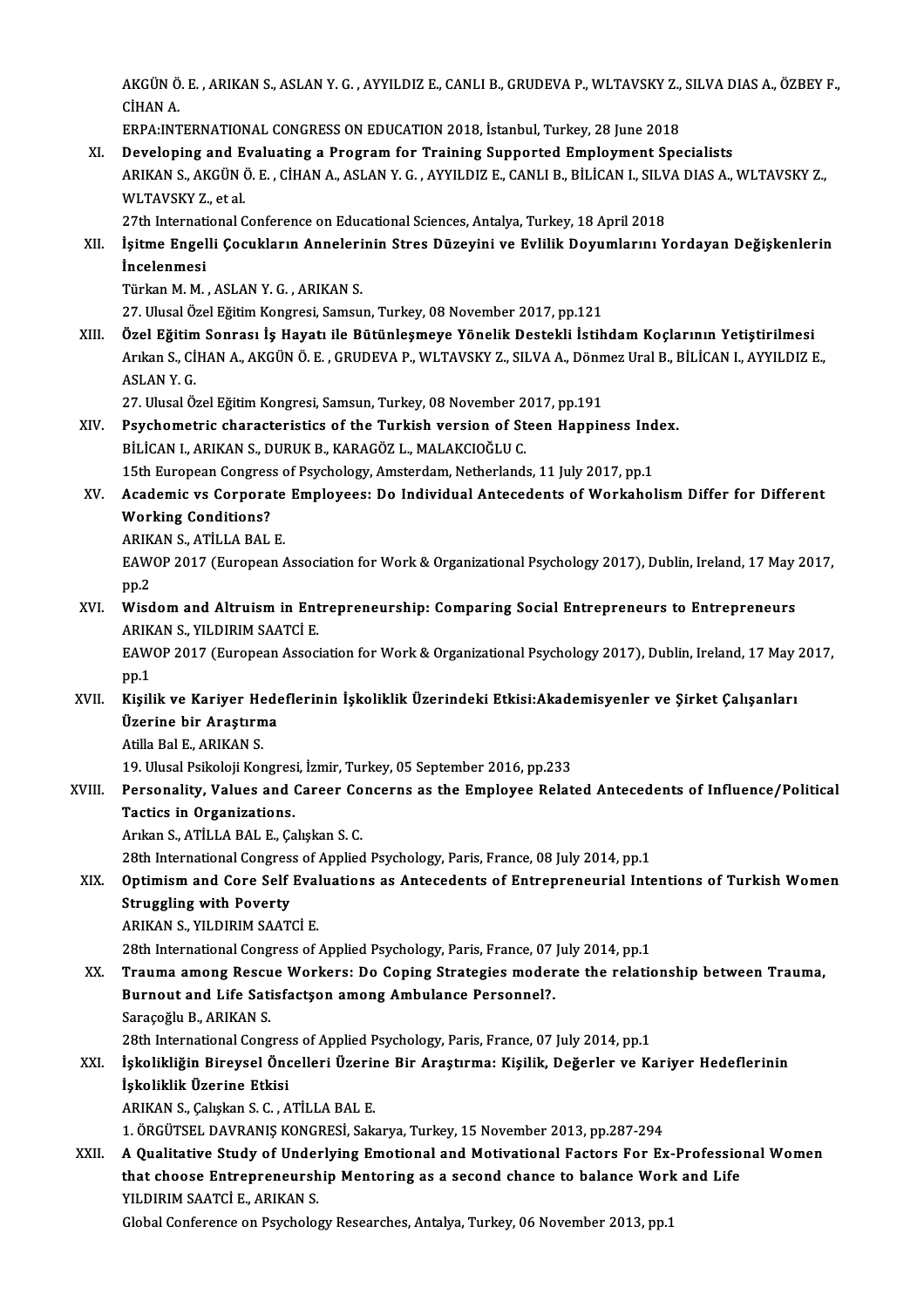| XXIII.       | Workaholism: Relations with Personal Characteristics and Employee Well-being<br>ARIKAN S., ATİLLA BAL E.   |
|--------------|------------------------------------------------------------------------------------------------------------|
|              | 12th European Congress of Psychology, İstanbul, Turkey, 04 July 2012, pp.730                               |
| XXIV.        | Bir kişilik özelliği olarak mükemmeliyetçilik ve liderlik tarzları üzerindeki etkisi üzerine bir           |
|              | araștirma.                                                                                                 |
|              | Çalışkan S. C., ARIKAN S.                                                                                  |
|              | 17. Ulusal Psikoloji Kongresi, İstanbul, Turkey, 25 April 2012, pp.23-24                                   |
| XXV.         | İşkoliklik: Mükemmeliyetçilik ile İlişkisi, İş-Aile Çatışması ve Yaşam Doyumu ile Etkileşimi.              |
|              | ARIKAN S., Çalışkan S. C.                                                                                  |
|              | 17. Ulusal Psikoloji Kongresi, İstanbul, Turkey, 25 April 2012, pp.72-73                                   |
| XXVI.        | The Impact of Adaptive and Mal-adaptive perfectionism on Work Family Conflict and Burnout                  |
|              | Syndromes of the Employees: A Study from Turkey                                                            |
|              | ARIKAN S., Çalışkan S. C.                                                                                  |
|              | 15th European Congress of Work and Organizational Psychology, Maastricht, Netherlands, 25 May 2011, pp.494 |
| <b>XXVII</b> | Organizational Justice and Collective Efficacy: Can Justice Perceptions of Employees be Antecedents        |
|              | of Collective Efficacy. 15th European Congress of Work and Organizational Psychology                       |
|              | ARIKAN S., Çalışkan S. C.                                                                                  |
|              | 15th European Congress of Work and Organizational Psychology, Maastricht, Netherlands, 25 May 2011, pp.154 |
| XXVIII.      | Collective Efficacy and Organizational Effectiveness: Antecedents and Consequences                         |
|              | ARIKAN S., Kepir Sinangil H.                                                                               |
|              | 27th International Congress of Applied Psychology, Melbourne, Australia, 11 July 2010, pp.427-428          |
| XXIX.        | Kolektif Yeterlik üzerine yeni bağımsız değişken arayışları: Lider Üye Etkileşiminin kolektif yeterlik     |
|              | üzerindeki etkisi üzerine bir araştırma.                                                                   |
|              | Çalışkan S. C., ARIKAN S., Değer D.                                                                        |
|              | 16. Ulusal Psikoloji Kongresi, Mersin, Turkey, 14 April 2010, pp.97-98                                     |
| XXX.         | Kariyer Hedefleri ve Politik Davranış İlişkisinin Kültürel Değerler Bağlamında İncelenmesi                 |
|              | <b>ARIKAN S.</b>                                                                                           |
|              | 15. Ulusal Psikoloji Kongresi, İstanbul, Turkey, 02 September 2008, pp.159                                 |
|              |                                                                                                            |

#### Other Publications

ther Publications<br>I. T.C. Okan Üniversitesi Sosyal Bilimler Enstitüsü Psikoloji Anabilim Dalı Gelişim Psikoloisi Programı.<br>İsitme Engelli Gesuklanın Anneleninin Stree Dürevini ve Evlilik Devumlanını Verdeven Değiskonleni ı 1 abitcations<br>T.C. Okan Üniversitesi Sosyal Bilimler Enstitüsü Psikoloji Anabilim Dalı Gelişim Psikoloisi Programı.<br>İşitme Engelli Çocukların Annelerinin Stres Düzeyini ve Evlilik Doyumlarını Yordayan Değişkenlerin<br>İngel T.C. Okan Üniversitesi Sosyal Bilimler Enstitüsü Psikoloji Anabilim Dalı Gelişim Psikoloisi Programı.<br>İşitme Engelli Çocukların Annelerinin Stres Düzeyini ve Evlilik Doyumlarını Yordayan Değişkenlerin<br>İncelenmesi. Merve Mu İşitme Engelli Çocukların Annelerinin Stres Düzeyini ve Evlilik Doyumlarını Yordayan Değişkenlerin<br>İncelenmesi. Merve Muhsine Türkan. Yüksek Lisans Tezi. Danışmanlar: Doç. Dr. Selma ARIKAN & Do<br>Dr. Yeşim GÜLEÇ ASLAN İncelenmesi. Merve Muhsine Türkan. Yüksek Lisans Tezi. Danışmanlar: Doç. Dr. Selma ARIKAN & Doç.<br>Dr. Yeşim GÜLEÇ ASLAN<br>TÜRKAN M. M., ARIKAN S., ASLAN Y. G.<br>Other, pp.1-94, 2017 TÜRKAN M. M., ARIKAN S., ASLAN Y. G.

#### Supported Projects

Supported Projects<br>Bal E., Arıkan S., Project Supported by Higher Education Institutions, Çevrimiçi Stres Yönetimi Eğitimi Programının<br>Üniversite Öğrensilerinin Als dadıkları Stres Duygu Durumları ve Stresle Bese Cılma Ter Üniversite Öğrencilerinin Alg ıladıkları Stres, Duygu Durumları ve Stresle Başa Çıkma Tarzları Üzerindeki Etkisi: Sivil<br>Toplum Kuruluşu Bursiyerleri Üzerine Bir Çalışma", 2022 - 2022 Bal E., Arıkan S., Project Supported by Higher Education Institutio<br>Üniversite Öğrencilerinin Alg ıladıkları Stres, Duygu Durumları ve<br>Toplum Kuruluşu Bursiyerleri Üzerine Bir Çalışma", 2022 - 2022<br>ABIKAN S. MAMACI M. Proj Üniversite Öğrencilerinin Alg ıladıkları Stres, Duygu Durumları ve Stresle Başa Çıkma Tarzları Üzerindeki Etkisi: Sivil<br>Toplum Kuruluşu Bursiyerleri Üzerine Bir Çalışma", 2022 - 2022<br>ARIKAN S., MAMACI M., Project Supported

Toplum Kuruluşu Bursiyerleri Üzerine Bir Çalışma", 2022 - 2022<br>ARIKAN S., MAMACI M., Project Supported by Higher Education Institutions, Duygusal Emek ve İyi Oluş Modeli PERMA<br>Arıkan S. Bestansı E.N., Biser E.N., Calureğlu ARIKAN S., MAMACI M., Project Supported by Higher Education Institutions, Duygusal Emek ve İyi Oluş Modeli PERMA<br>arasındaki ilişkide Psikolojik Sermayenin Biçimleyici Rolü: Ruh Sağlığı Çalışanları Üzerinde bir Araştırma, 2 arasındaki ilişkide Psikolojik Sermayenin Biçimleyici Rolü: Ruh Sağlığı Çalışanları Üzerinde bir Araştırma, 2019 - 2022<br>Arıkan S., Bostancı E. N. , Biçer E. N. , Çakıroğlu B., TUBITAK Project, OKKB ve İşkoliklik İlişkisi B

ÇANKIR B., ARIKAN S., Project Supported by Higher Education Institutions, Gıda ve Finans Sektöründe Çalışan Performansı Hangi Faktörlerden Etkileniyor Sürdürülebilir Kalite Algısı Psikolojik İyi Oluş ve Çalışmaya Tutkunluk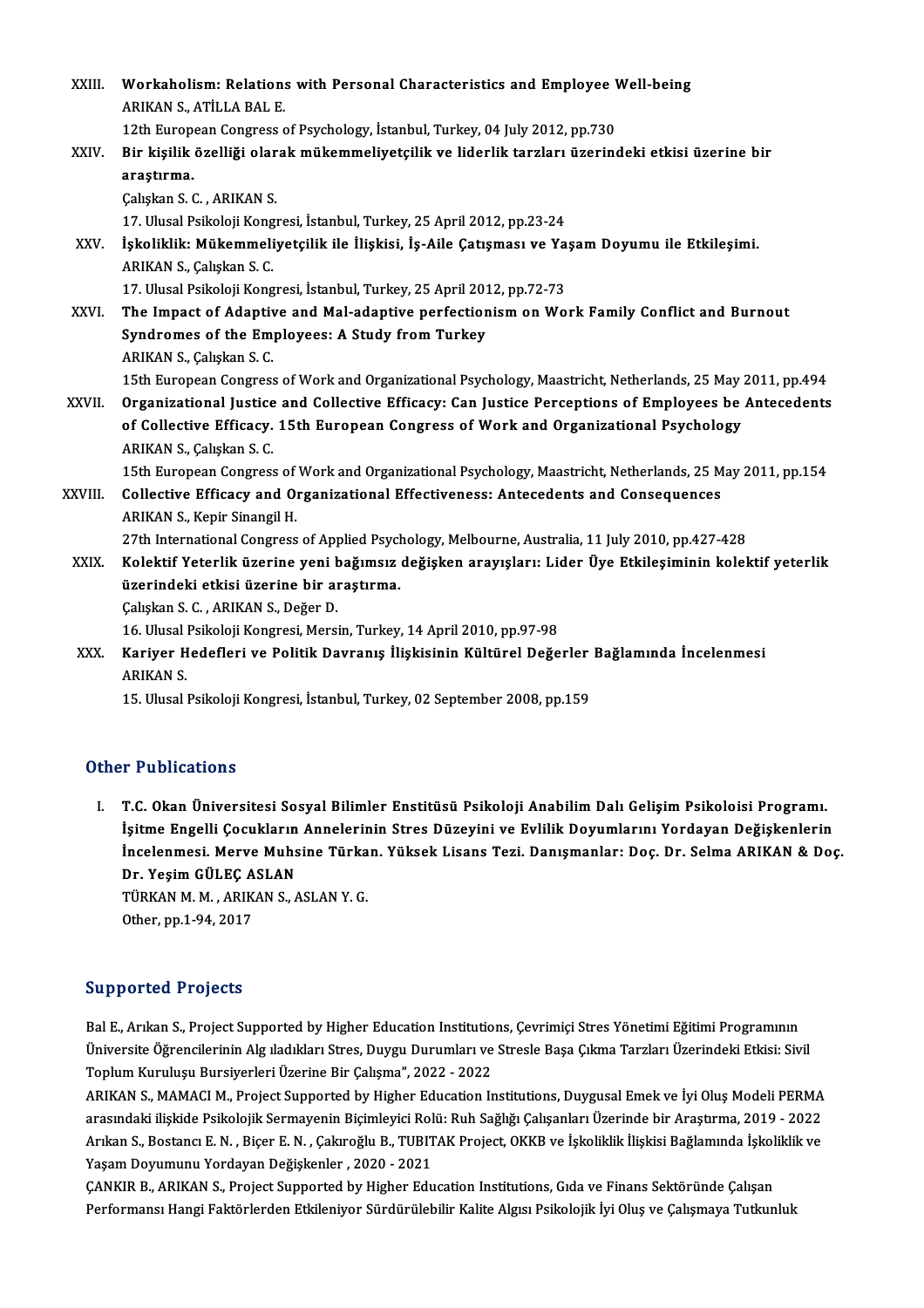#### Değişkenlerinin Rolü, 2019 - 2019

Değişkenlerinin Rolü, 2019 - 2019<br>ARIKAN S., YILDIRIM SAATCİ E., ATİLLA BAL E., Project Supported by Higher Education Institutions, Girişimcilikte Erdem<br>ve Özgesi Devranış Sosval Girişimsilerin Diğer Girişimsiler ile Karaı Değişkenlerinin Rolü, 2019 - 2019<br>ARIKAN S., YILDIRIM SAATCİ E., ATİLLA BAL E., Project Supported by Higher Education Institutions, Girişimcilikte E<br>ve Özgeci Davranış Sosyal Girişimcilerin Diğer Girişimciler ile Karşılaşt ARIKAN S., YILDIRIM SAATCİ E., A<sup>.</sup><br>ve Özgeci Davranış Sosyal Girişimc<br>İşkolikliğin Öncelleri, 2017 - 2019<br>Giban A. Arılma S. Almün Ö. E. A. ve Özgeci Davranış Sosyal Girişimcilerin Diğer Girişimciler ile Karşılaştırılması Akademik ve Kurumsal Çalışanları<br>İşkolikliğin Öncelleri, 2017 - 2019<br>Cihan A., Arıkan S., Akgün Ö. E. , Ayyıldız E., Aslan Y. G. , Erasmus P

İşkolikliğin Öncelleri, 2017 - 2019<br>Cihan A., Arıkan S., Akgün Ö. E. , Ayyıldız E., Aslan Y. G. , Erasmus Project<br>competence profile of supported employment specialists, 2015 - 2018 competence profile of supported employment specialists, 2015 - 2018<br>Scientific Refereeing

TUBITAK Project, 2209-A - Üniversite Öğrencileri Araştırma Projeleri Destekleme Programı, Turkey, May 2022 SSISINININ INSISI SSII<sub>B</sub><br>TUBITAK Project, 2209-A - Üniversite Öğrencileri Araştırma Projeleri Destekleme Programı, Turkey, May 2022<br>TUBITAK Project, 2209-A - Üniversite Öğrencileri Araştırma Projeleri Destekleme Programı, TUBITAK Project, 2209-A - Üniversite Öğrencileri Araştırma Projeleri Destekleme Programı, Turkey, May 2022<br>TUBITAK Project, 2209-A - Üniversite Öğrencileri Araştırma Projeleri Destekleme Programı, TÜBİTAK, Turkey, May 2022 TUBITAK Project, 2209-A - Üniversite Öğrencileri Araştırma Projeleri Deste<br>TUBITAK Project, 2209-A - Üniversite Öğrencileri Araştırma Projeleri Deste<br>BAĞIMLILIK DERGİSİ, National Scientific Refreed Journal, December 2021<br>P TUBITAK Project, 2209-A - Üniversite Öğrencileri Araştırma Projeleri Destekleme Programı, TÜBİTAK, Turkey, May 2022<br>BAĞIMLILIK DERGİSİ, National Scientific Refreed Journal, December 2021<br>BOĞAZİÇİ ÜNİVERSİTESİ EĞİTİM DERGİS BAĞIMLILIK DERGİSİ, National Scientific Refreed Journal, December 2021<br>BOĞAZİÇİ ÜNİVERSİTESİ EĞİTİM DERGİSİ, National Scientific Refreed Journal, September 2021<br>AFYON KOCATEPE ÜNİVERSİTESİ SOSYAL BİLİMLER DERGİSİ, National BOĞAZİÇİ ÜNİVERSİTESİ EĞİTİM DERGİSİ, National Scientific Refreed Journal, Septer<br>AFYON KOCATEPE ÜNİVERSİTESİ SOSYAL BİLİMLER DERGİSİ, National Scientific Ref<br>Yönetim ve Organizasyon Araştırmaları Dergisi, Other Indexed Jo AFYON KOCATEPE ÜNIVERSITESI SOSYAL BILIMLER DERGISI, N<br>Yönetim ve Organizasyon Araştırmaları Dergisi, Other Indexed Journal, November 2020<br>EMERGENCY MEDICINE JOURNAL, SCI Journal, November 2020<br>PSYCHOLOCICAL PEROPTS, Journ Yönetim ve Organizasyon Araştırmaları Dergisi, Other Indexed Journal, March 2021<br>EMERGENCY MEDICINE JOURNAL, SCI Journal, November 2020 EMERGENCY MEDICINE JOURNAL, SCI Journal, November 2020<br>PSYCHOLOGICAL REPORTS, Journal Indexed in SSCI, November 2020<br>Studies in Psychology / Psikoloji Çalışmaları, Journal Indexed in ESCI, July 2020<br>Journal Of Eamily Jesue PSYCHOLOGICAL REPORTS, Journal Indexed in SSCI, November 2020<br>Studies in Psychology / Psikoloji Çalışmaları, Journal Indexed in ESCI,<br>Journal Of Family Issues, Journal Indexed in SSCI, February 2020<br>IBAD Sosyal Bilimler De Studies in Psychology / Psikoloji Çalışmaları, Journal Indexe<br>Journal Of Family Issues, Journal Indexed in SSCI, February<br>IBAD Sosyal Bilimler Dergisi, Other journals, January 2020<br>SOSYAL POLITIKA CALISMALARI DERGISI, Nati Journal Of Family Issues, Journal Indexed in SSCI, February 2020<br>IBAD Sosyal Bilimler Dergisi, Other journals, January 2020<br>SOSYAL POLİTİKA ÇALIŞMALARI DERGİSİ, National Scientific Refreed Journal, December 2019<br>JOURNAL OF IBAD Sosyal Bilimler Dergisi, Other journals, January 2020<br>SOSYAL POLİTİKA ÇALIŞMALARI DERGİSİ, National Scientific Refreed Jo<br>JOURNAL OF FAMILY ISSUES, Journal Indexed in SSCI, November 2019<br>ADIYAMAN ÜNİVERSİTESİ SOSYAL R JOURNAL OF FAMILY ISSUES, Journal Indexed in SSCI, November 2019<br>ADIYAMAN ÜNİVERSİTESİ SOSYAL BİLİMLER ENSTİTÜSÜ DERGİSİ, National Scientific Refreed Journal, November 2019 JOURNAL OF FAMILY ISSUES, Journal Indexed in SSCI, November 2019<br>ADIYAMAN ÜNIVERSITESI SOSYAL BILIMLER ENSTITÜSÜ DERGISI, National Scientific Refreed Journal, Mehmet Akif Ersoy Üniversitesi İktisadi ve İdari Bilimler Dergi ADIYAMAN ÜNİVERSİTESİ SOSYAL BİLİMLER ENSTİTÜSÜ DERGİSİ, National Scientific Refreed Journal, Nove:<br>Mehmet Akif Ersoy Üniversitesi İktisadi ve İdari Bilimler Dergisi, Journal Indexed in ESCI, October 2019<br>AFYON KOCATEPE ÜN Mehmet Akif Ersoy Üniversitesi İktisadi ve İdari Bilimler Dergisi, Journal Indexed<br>AFYON KOCATEPE ÜNİVERSİTESİ SOSYAL BİLİMLER DERGİSİ, National Scientific<br>Studies in Psychology / Psikoloji Çalışmaları , Journal Indexed in AFYON KOCATEPE ÜNİVERSİTESİ SOSYAL BİLİMLER DERGİSİ,<br>Studies in Psychology / Psikoloji Çalışmaları , Journal Indexed<br>TÜRK PSIKOLOJI DERGISI, Journal Indexed in SSCI, June 2018 TÜRK PSIKOLOJI DERGISI, Journal Indexed in SSCI, June 2018<br>Edit Congress and Symposium Activities

Edit Congress and Symposium Activities<br>16th European Congress of Psychology , Working Group, Moscow, Russia, 2019<br>19th EAWOR Congress (19th European Association of Work and Organizational) 19th EAWOP Congress (19th European Association of Work and Organizational Psychology Congress), Working Group,<br>Turin, Italy, 2019 16th European Co<br>19th EAWOP Cong<br>Turin, Italy, 2019<br>27. Ulusel Özel F<del>ö</del> 19th EAWOP Congress (19th European Association of Work and Organi:<br>Turin, Italy, 2019<br>27. Ulusal Özel Eğitim Kongresi , Working Group, Samsun, Turkey, 2017<br>EAWOP 2017 (19th European Association of Work and Organizational B EAWOP 2017 (18th European Association of Work and Organizational Psychology Congress), Working Group, Dublin,<br>Ireland, 2017 27. Ulusal Özel<br>EAWOP 2017<br>Ireland, 2017<br>19. Ulusal Baik 19. Ulusal Psikoloji Kongresi, Attendee, İzmir, Turkey, 2016 Ireland, 2017<br>19. Ulusal Psikoloji Kongresi, Attendee, İzmir, Turkey, 2016<br>28th International Congress of Applied Psychology, Attendee, Paris, France, 2014<br>1. Örgütasl Dauranus Kongresi, Attendee, Sakarya, Turkey, 2012 19. Ulusal Psikoloji Kongresi, Attendee, İzmir, Turkey, 2016<br>28th International Congress of Applied Psychology, Attendee, Pa<br>1. Örgütsel Davranış Kongresi, Attendee, Sakarya, Turkey, 2013<br>Clabel Conference on Bayshology Be 28th International Congress of Applied Psychology, Attendee, Paris, France, 201<br>1. Örgütsel Davranış Kongresi, Attendee, Sakarya, Turkey, 2013<br>Global Conference on Psychology Researches, Attendee, Antalya, Turkey, 2013<br>20 1. Örgütsel Davranış Kongresi, Attendee, Sakarya, Turkey, 2013<br>Global Conference on Psychology Researches, Attendee, Antalya, Turkey, 201<br>20. Ulusal Yönetim ve Organizasyon Kongresi, Attendee, İzmir, Turkey, 2012<br>17. Ulusa Global Conference on Psychology Researches, Attendee, Antaly<br>20. Ulusal Yönetim ve Organizasyon Kongresi, Attendee, İzmir,<br>17. Ulusal Psikoloji Kongresi, Attendee, İstanbul, Turkey, 2012<br>12th European Congress of Baycholog 20. Ulusal Yönetim ve Organizasyon Kongresi, Attendee, İzmir, Turkey, 201<br>17. Ulusal Psikoloji Kongresi, Attendee, İstanbul, Turkey, 2012<br>12th European Congress of Psychology, Attendee, İstanbul, Turkey, 2011<br>EAWOR 2011 (1 17. Ulusal Psikoloji Kongresi, Attendee, İstanbul, Turkey, 2012<br>12th European Congress of Psychology, Attendee, İstanbul, Turkey, 2011<br>EAWOP 2011 (15th European Congress of Work and Organizational Psychology), Attendee, Ma 12th I<br>EAWC<br>2011<br>27th I 2011 (15th European Congress of Work and Organizational Psychology), Attende<br>2011<br>27th International Congress of Applied Psychology, Attendee, Melbourne, Australia, 2010<br>16 Ulugal Psikoloji Kongresi, Attendee, Mersin, Turk 2011<br>27th International Congress of Applied Psychology, Attendee,<br>16. Ulusal Psikoloji Kongresi, Attendee, Mersin, Turkey, 2010<br>15. Ulusal Psikoloji Kongresi, Attendee, Istanbul, Turkey, 2009 27th International Congress of Applied Psychology, Attendee,<br>16. Ulusal Psikoloji Kongresi, Attendee, Mersin, Turkey, 2010<br>15. Ulusal Psikoloji Kongresi, Attendee, İstanbul, Turkey, 2008